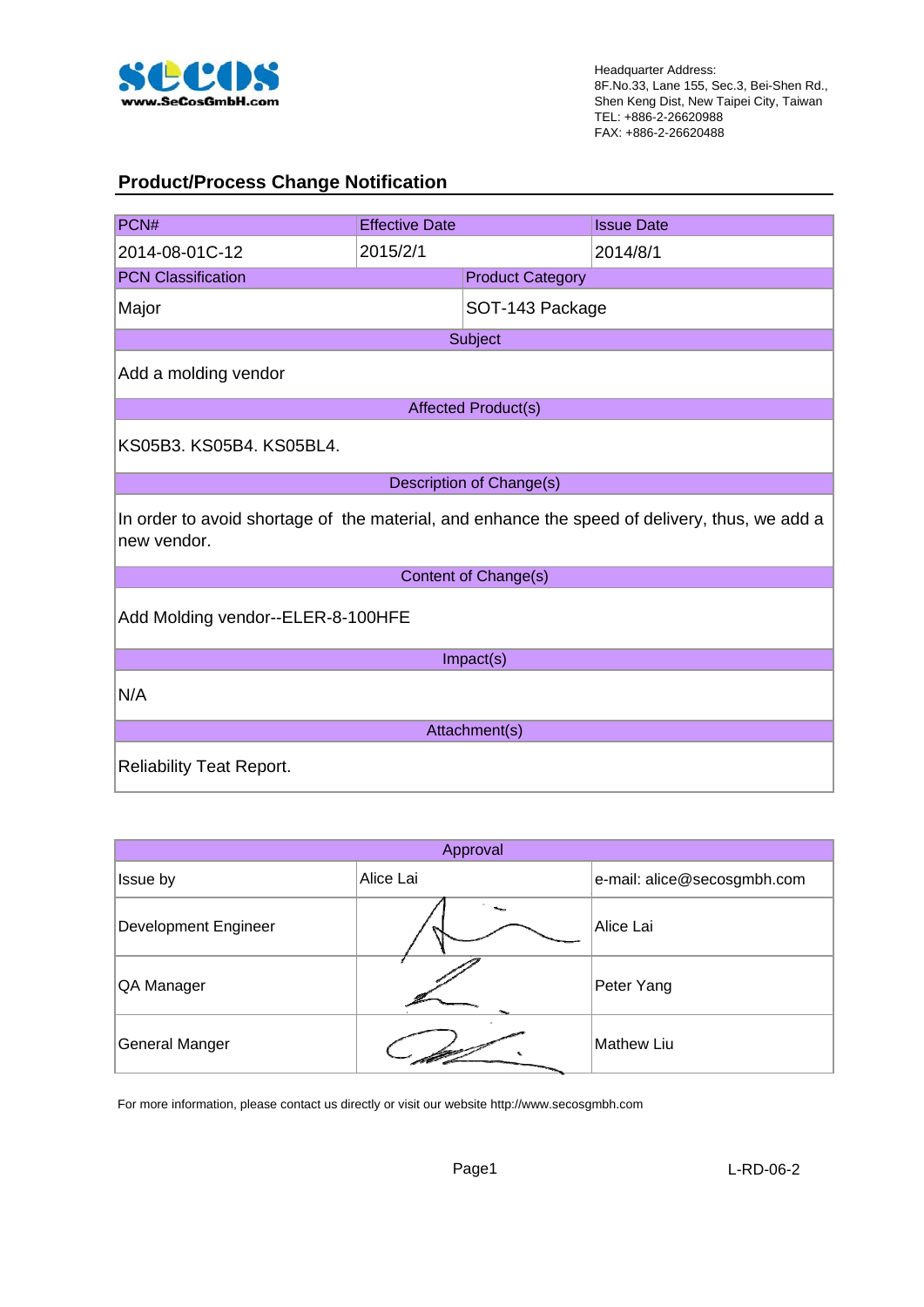

### **Reliability Testing Summary Report**

| Date: 2014/06/30<br>Document No.: SH14 -06-41                                                  |               |                                                                                                            |        |                                 |                                     |                        |               |
|------------------------------------------------------------------------------------------------|---------------|------------------------------------------------------------------------------------------------------------|--------|---------------------------------|-------------------------------------|------------------------|---------------|
| <b>Test Item</b>                                                                               | P/N           | <b>Test Condition</b>                                                                                      | (LTPD) | <b>Sample</b><br><b>Numbers</b> | <b>Allow Fall</b><br><b>Numbers</b> | Fall<br><b>Numbers</b> | <b>Result</b> |
| <b>HTRB</b><br>High Temp<br><b>Reverse Bias</b>                                                | <b>KS05B4</b> | $100 \pm 5^{\circ}$ C, $100\%$ VR,<br>$T = 1000$ hrs                                                       |        | 77                              | $\pmb{0}$                           | $\pmb{0}$              | <b>ACC</b>    |
| <b>HTSL</b><br><b>High Temperature</b><br>Storage Life                                         | KS05B4        | $150^{\circ}$ C, T = 1000 hrs                                                                              |        | 77                              | $\pmb{0}$                           | $\pmb{0}$              | <b>ACC</b>    |
| <b>PCT</b><br>Pressure Cooker<br>Test                                                          | <b>KS05B4</b> | 121°C, 29.7PSIG,<br>168 hrs                                                                                |        | 77                              | $\pmb{0}$                           | $\pmb{0}$              | <b>ACC</b>    |
| <b>TCT</b><br>Temperature Cycle<br>Test                                                        | <b>KS05B4</b> | $-55^{\circ}$ C/30min,<br>150°C/30min,<br>For 1000 Cycle                                                   |        | 77                              | $\pmb{0}$                           | $\pmb{0}$              | <b>ACC</b>    |
| <b>THT</b><br><b>High Temperature</b><br><b>High Humidity</b><br>Test                          | KS05B4        | $85 \pm 2^{\circ}$ C, RH= $85 \pm 5\%$ ,<br>1000 hrs                                                       |        | 77                              | $\pmb{0}$                           | $\pmb{0}$              | <b>ACC</b>    |
| H3TRB<br>High Temper High<br><b>Humidity Reverse</b><br><b>Bies Test</b>                       | <b>KS05B4</b> | $85 \pm 2^{\circ}$ C, RH= $85 \pm 5\%$ ,<br>1000 hrs                                                       |        | 77                              | $\pmb{0}$                           | $\pmb{0}$              | <b>ACC</b>    |
| Solderability                                                                                  | <b>KS05B4</b> | $245 \pm 5^{\circ}$ C, 5Sec the<br>inspected area of each<br>lead must have 95%<br>solder coverage minimum |        | 10                              | $\mathbf 0$                         | $\Omega$               | <b>ACC</b>    |
|                                                                                                |               |                                                                                                            |        |                                 |                                     |                        |               |
| Judgment:                                                                                      |               |                                                                                                            |        |                                 |                                     |                        |               |
| qualified<br>$\Box$ unqualified<br>Testing Start Date: 2014.05.05 Testing End Date: 2014.06.30 |               |                                                                                                            |        |                                 |                                     |                        |               |
|                                                                                                |               |                                                                                                            |        |                                 |                                     |                        |               |
| Tester: Leo Hsia<br>Approval: Peter Yang                                                       |               |                                                                                                            |        |                                 |                                     |                        |               |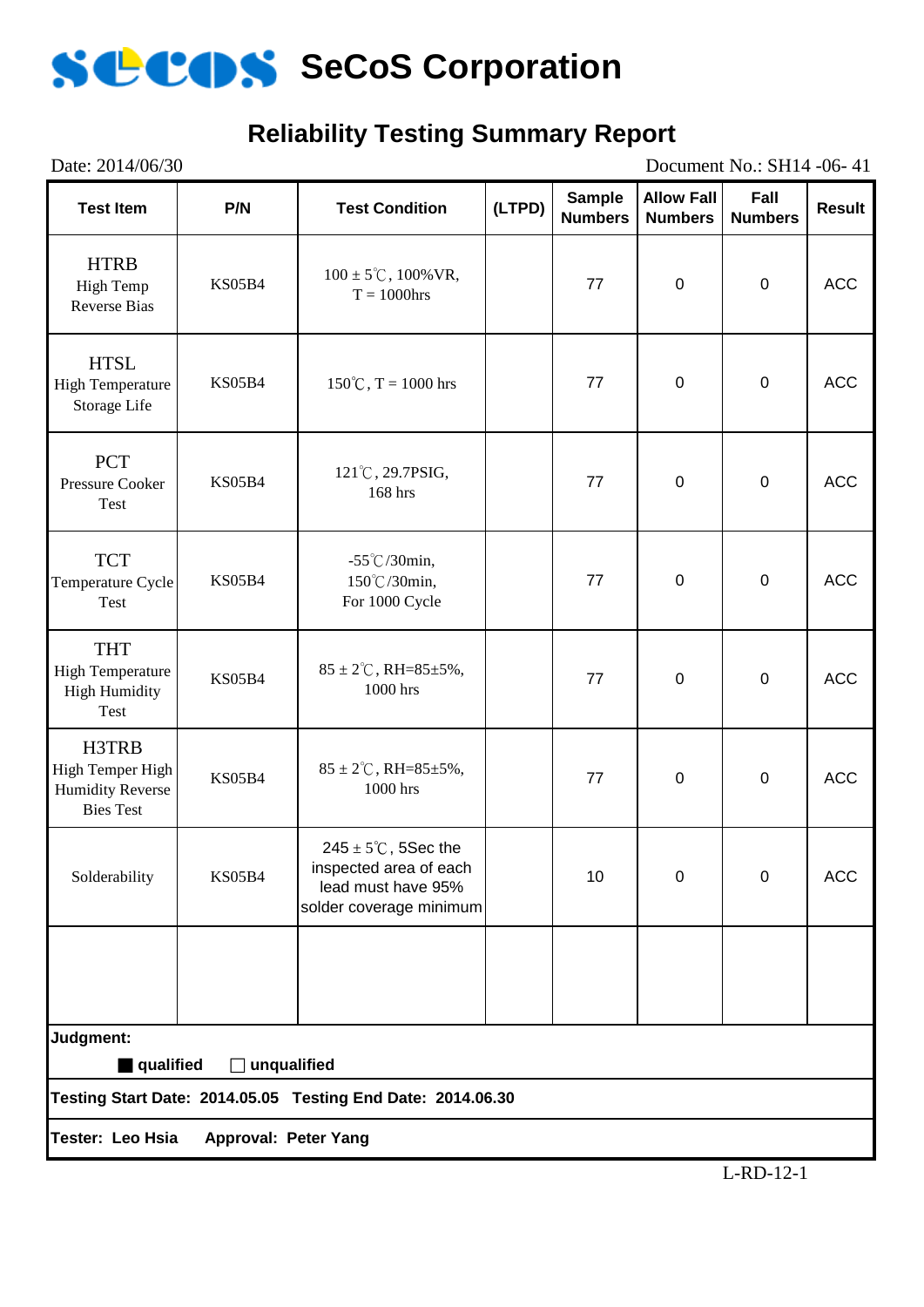

# **SCOS** SeCoS Corporation

### **Electrical Test Data**

Report No : T140630-041 Part No: KS05B4 Test Equipment: JUNO Test System DTS-1000 Test Condition: 25℃ Test Date: 2014.05.05 ~ 2014.05.05 Test Standard : Specifications Operator: Leo Hsia Test Condition : 6.1V>VBR>8.5V@I1=1mA, IR<100nA@VR=3V

| N <sub>o</sub>           | $V_{BR}(V)$ | IR(nA)  |
|--------------------------|-------------|---------|
| $\mathbf{1}$             | 7.265mV     | 0.763nA |
| $\mathbf{2}$             | 6.843mV     | 2.325nA |
| 3                        | 7.326mV     | 2.208nA |
| $\overline{\mathcal{A}}$ | 6.791mV     | 1.940nA |
| 5                        | 6.985mV     | 1.245nA |
| 6                        | 7.159mV     | 1.575nA |
| 7                        | 6.809mV     | 1.613nA |
| $8\,$                    | 6.899mV     | 0.364nA |
| 9                        | 6.764mV     | 2.609nA |
| 10                       | 7.405mV     | 0.442nA |
| 11                       | 6.870mV     | 0.872nA |
| 12                       | 7.199mV     | 1.656nA |
| 13                       | 7.072mV     | 1.353nA |
| 14                       | 6.980mV     | 2.489nA |
| 15                       | 6.774mV     | 2.655nA |
| 16                       | 6.960mV     | 2.024nA |
| 17                       | 7.101mV     | 1.998nA |
| 18                       | 7.425mV     | 0.835nA |
| 19                       | 7.515mV     | 2.341nA |
| 20                       | 7.338mV     | 2.088nA |
| 21                       | 7.449mV     | 0.371nA |
| 22                       | 6.859mV     | 0.530nA |
| 23                       | 6.824mV     | 1.351nA |
| 24                       | 6.768mV     | 2.704nA |
| 25                       | 6.959mV     | 2.726nA |
| 26                       | 6.989mV     | 1.816nA |
| 27                       | 7.106mV     | 1.197nA |
| 28                       | 7.324mV     | 1.352nA |
| 29                       | 7.512mV     | 1.591nA |
| 30                       | 7.086mV     | 0.566nA |
| 31                       | 6.882mV     | 1.964nA |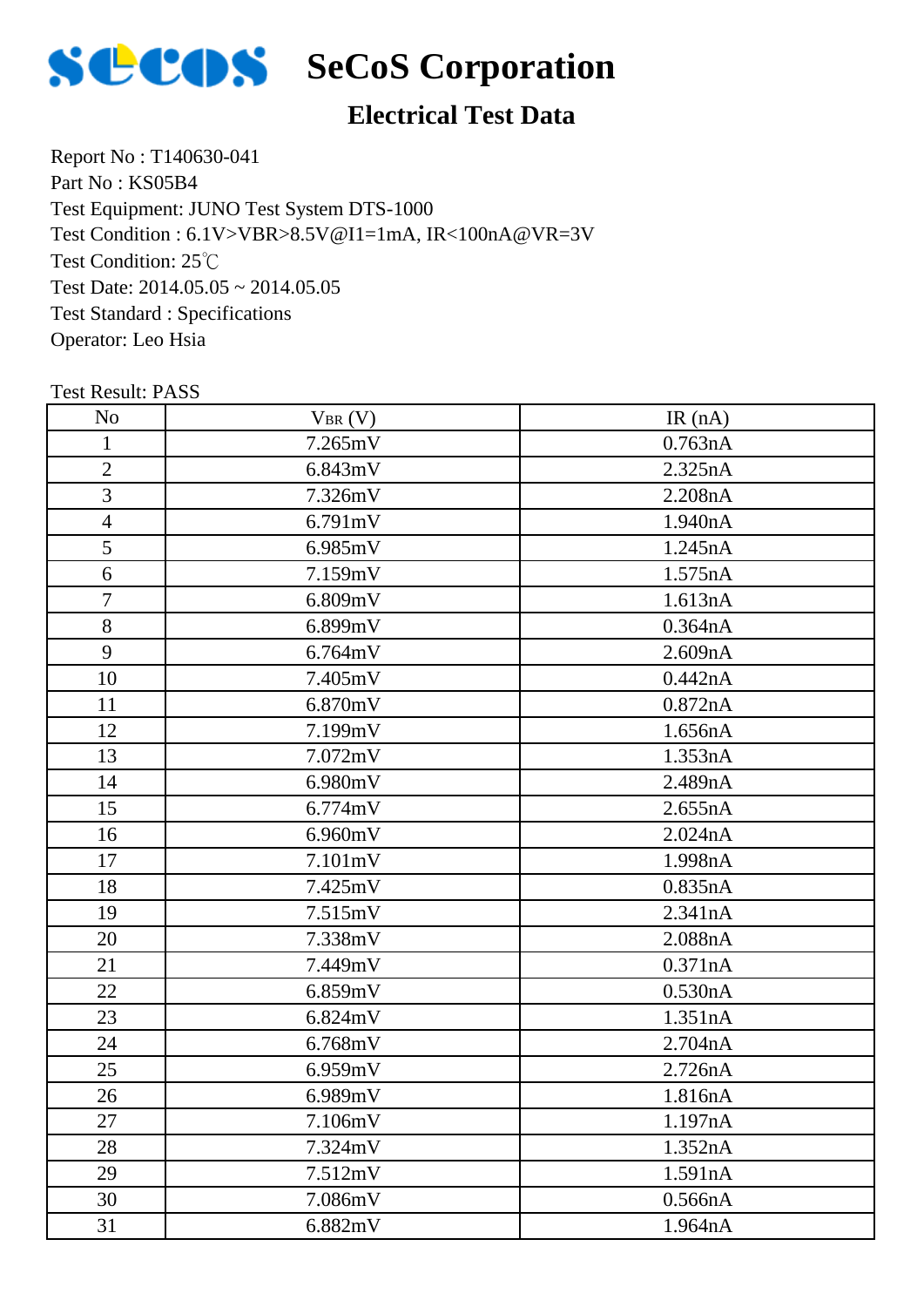

# **SCOS** SeCoS Corporation

### **Electrical Test Data**

Report No : T140630-041 Part No: KS05B4 Test Equipment: JUNO Test System DTS-1000 Test Condition: 25℃ Test Date: 2014.05.05 ~ 2014.05.05 Test Standard : Specifications Operator: Leo Hsia Test Condition : 6.1V>VBR>8.5V@I1=1mA, IR<100nA@VR=3V

| N <sub>o</sub> | $V_{BR} (V)$ | IR(nA)  |
|----------------|--------------|---------|
| 32             | 6.953mV      | 1.625nA |
| 33             | 7.379mV      | 2.593nA |
| 34             | 7.444mV      | 0.468nA |
| 35             | 7.001mV      | 1.426nA |
| 36             | 7.318mV      | 2.204nA |
| 37             | 7.348mV      | 1.112nA |
| 38             | 7.383mV      | 1.900nA |
| 39             | 6.863mV      | 2.579nA |
| 40             | 6.836mV      | 2.573nA |
| 41             | 7.531mV      | 0.355nA |
| 42             | 6.882mV      | 2.356nA |
| 43             | 6.820mV      | 1.533nA |
| 44             | 6.774mV      | 0.402nA |
| 45             | 7.213mV      | 1.640nA |
| 46             | 6.894mV      | 1.307nA |
| 47             | 6.793mV      | 1.631nA |
| 48             | 7.444mV      | 1.891nA |
| 49             | 7.011mV      | 2.762nA |
| 50             | 7.475mV      | 2.399nA |
| 51             | 6.890mV      | 2.607nA |
| 52             | 7.130mV      | 1.996nA |
| 53             | 6.811mV      | 1.438nA |
| 54             | 6.770mV      | 2.341nA |
| 55             | 6.840mV      | 2.064nA |
| 56             | 7.503mV      | 1.940nA |
| 57             | 7.064mV      | 1.827nA |
| 58             | 7.150mV      | 0.424nA |
| 59             | 6.997mV      | 0.931nA |
| 60             | 7.338mV      | 2.009nA |
| 61             | 7.022mV      | 0.694nA |
| 62             | 7.147mV      | 1.124nA |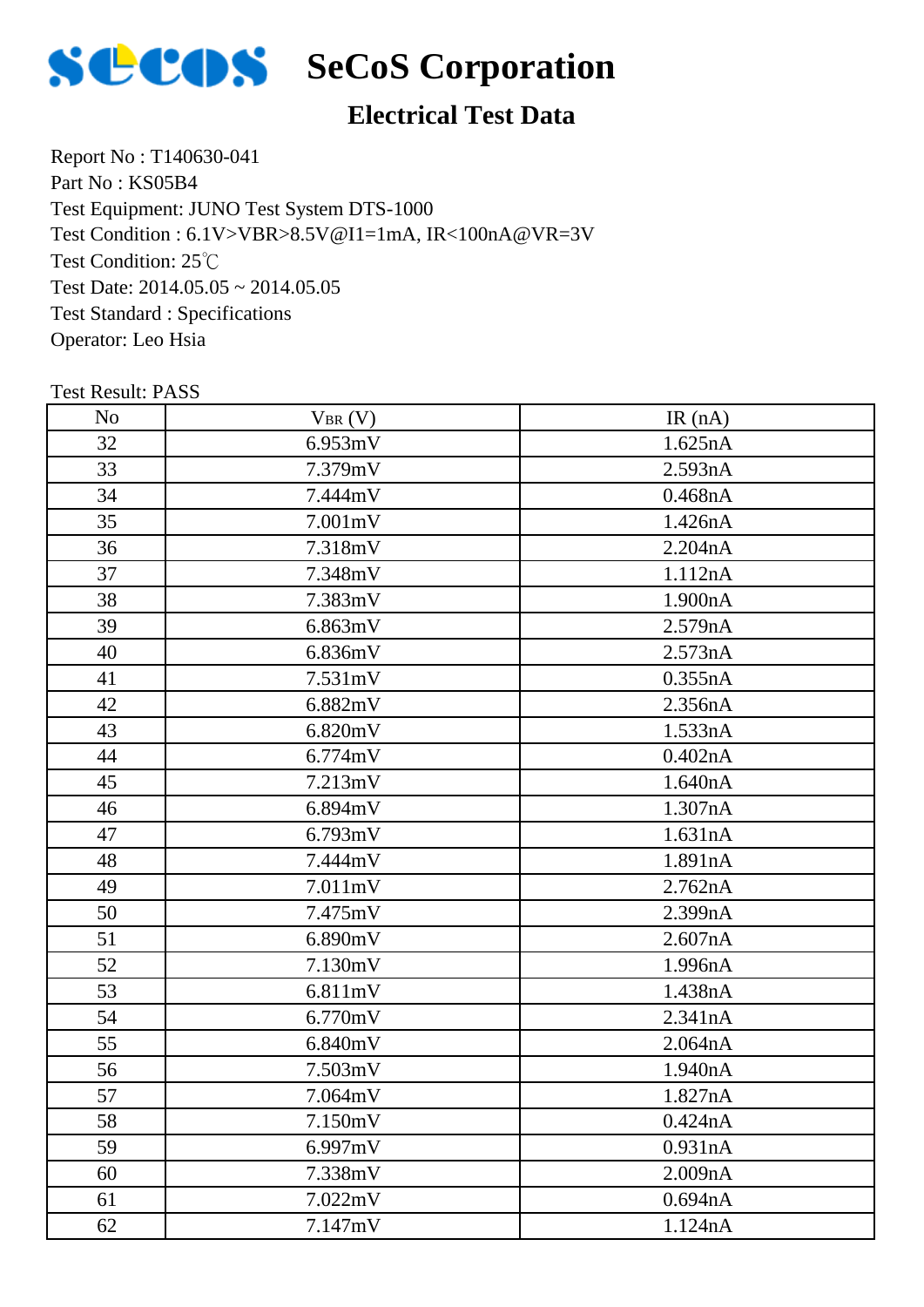

#### **Electrical Test Data**

Report No : T140630-041 Part No : KS05B4 Test Equipment: JUNO Test System DTS-1000 Test Condition: 25℃ Test Date: 2014.05.05 ~ 2014.05.05 Test Standard : Specifications Operator: Leo Hsia Test Condition : 6.1V>VBR>8.5V@I1=1mA, IR<100nA@VR=3V

#### Test Result: PASS

| N <sub>o</sub> | $V_{BR}(V)$ | IR $(nA)$ |
|----------------|-------------|-----------|
| 63             | 7.281mV     | 1.171nA   |
| 64             | 6.855mV     | 2.181nA   |
| 65             | 7.033mV     | 0.949nA   |
| 66             | 7.425mV     | 0.528nA   |
| 67             | 6.820mV     | 1.728nA   |
| 68             | 7.246mV     | 0.903nA   |
| 69             | 7.321mV     | 1.376nA   |
| 70             | 7.309mV     | 2.719nA   |
| 71             | 7.524mV     | 0.454nA   |
| 72             | 6.811mV     | 1.715nA   |
| 73             | 7.110mV     | 1.033nA   |
| 74             | 7.386mV     | 0.876nA   |
| 75             | 7.086mV     | 0.384nA   |
| 76             | 7.227mV     | 1.239nA   |
| 77             | 7.362mV     | 0.618nA   |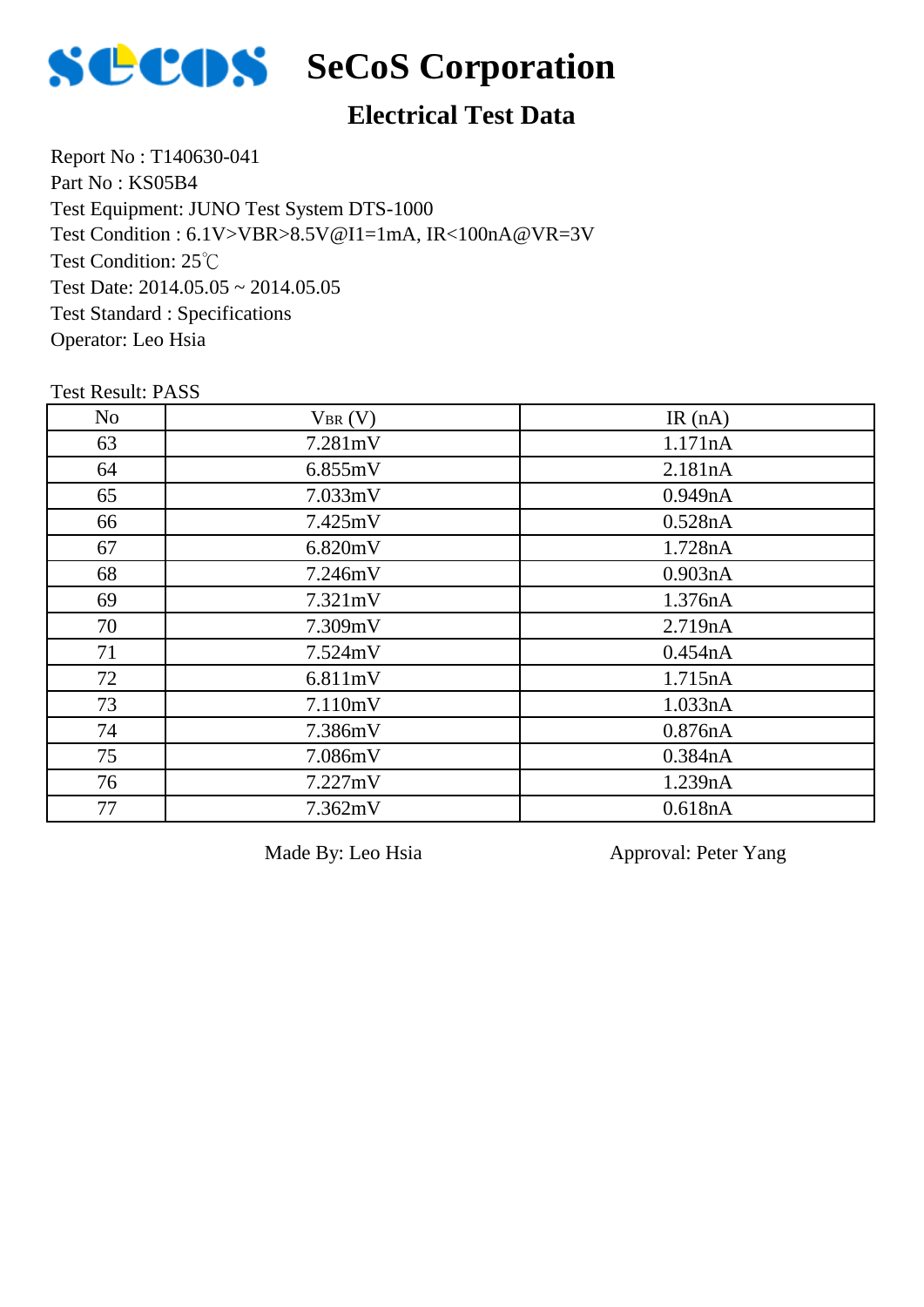

#### **High Temperature Reverse Bias Test Data**

Report No : T140630-041 Part No: KS05B4 Test Equipment: JUNO Test System DTS-1000 Test Condition:  $100 \pm 5^{\circ}$ C,  $100\%$  VR, T = 1000 hrs Test Date: 2014.05.05 ~ 2014.06.15 Test Standard : JESD22 STANDARD Method-A108 Operator: Leo Hsia Test Condition : 6.1V>VBR>8.5V@I1=1mA, IR<100nA@VR=3V

|                |             | <b>Before</b> |             | After   |
|----------------|-------------|---------------|-------------|---------|
| N <sub>o</sub> | $V_{BR}(V)$ | IR $(nA)$     | $V_{BR}(V)$ | IR(nA)  |
| 1              | 7.088mV     | 0.712nA       | 7.258mV     | 2.643nA |
| $\overline{2}$ | 7.075mV     | 1.331nA       | 7.368mV     | 1.969nA |
| 3              | 7.226mV     | 1.663nA       | 7.121mV     | 1.927nA |
| $\overline{4}$ | 7.090mV     | 0.382nA       | 7.311mV     | 2.557nA |
| 5              | 7.528mV     | 1.216nA       | 7.242mV     | 0.505nA |
| 6              | 7.114mV     | 1.376nA       | 7.271mV     | 1.820nA |
| $\overline{7}$ | 6.867mV     | 2.712nA       | 7.247mV     | 1.049nA |
| 8              | 7.147mV     | 2.781nA       | 7.502mV     | 0.874nA |
| 9              | 7.209mV     | 1.485nA       | 7.447mV     | 0.875nA |
| 10             | 7.408mV     | 1.327nA       | 6.799mV     | 1.200nA |
| 11             | 6.935mV     | 1.707nA       | 7.241mV     | 1.112nA |
| 12             | 7.486mV     | 0.673nA       | 6.856mV     | 0.898nA |
| 13             | 7.082mV     | 1.523nA       | 7.329mV     | 2.392nA |
| 14             | 6.831mV     | 1.081nA       | 7.204mV     | 0.502nA |
| 15             | 6.992mV     | 2.143nA       | 7.002mV     | 2.221nA |
| 16             | 6.807mV     | 1.425nA       | 7.421mV     | 2.714nA |
| 17             | 6.964mV     | 2.032nA       | 7.496mV     | 1.495nA |
| 18             | 7.245mV     | 0.697nA       | 6.913mV     | 1.958nA |
| 19             | 7.047mV     | 1.566nA       | 7.036mV     | 2.522nA |
| 20             | 7.466mV     | 2.012nA       | 7.048mV     | 0.644nA |
| 21             | 6.944mV     | 2.594nA       | 7.050mV     | 1.597nA |
| 22             | 7.064mV     | 1.376nA       | 6.862mV     | 1.825nA |
| 23             | 7.240mV     | 2.597nA       | 7.036mV     | 2.196nA |
| 24             | 7.043mV     | 2.325nA       | 6.919mV     | 2.149nA |
| 25             | 6.891mV     | 0.355nA       | 7.182mV     | 2.150nA |
| 26             | 7.324mV     | 1.562nA       | 7.314mV     | 1.810nA |
| 27             | 7.379mV     | 2.678nA       | 6.927mV     | 1.924nA |
| 28             | 7.114mV     | 0.446nA       | 7.141mV     | 2.218nA |
| 29             | 7.413mV     | 1.090nA       | 6.852mV     | 0.403nA |
| 30             | 7.505mV     | 1.735nA       | 6.828mV     | 2.736nA |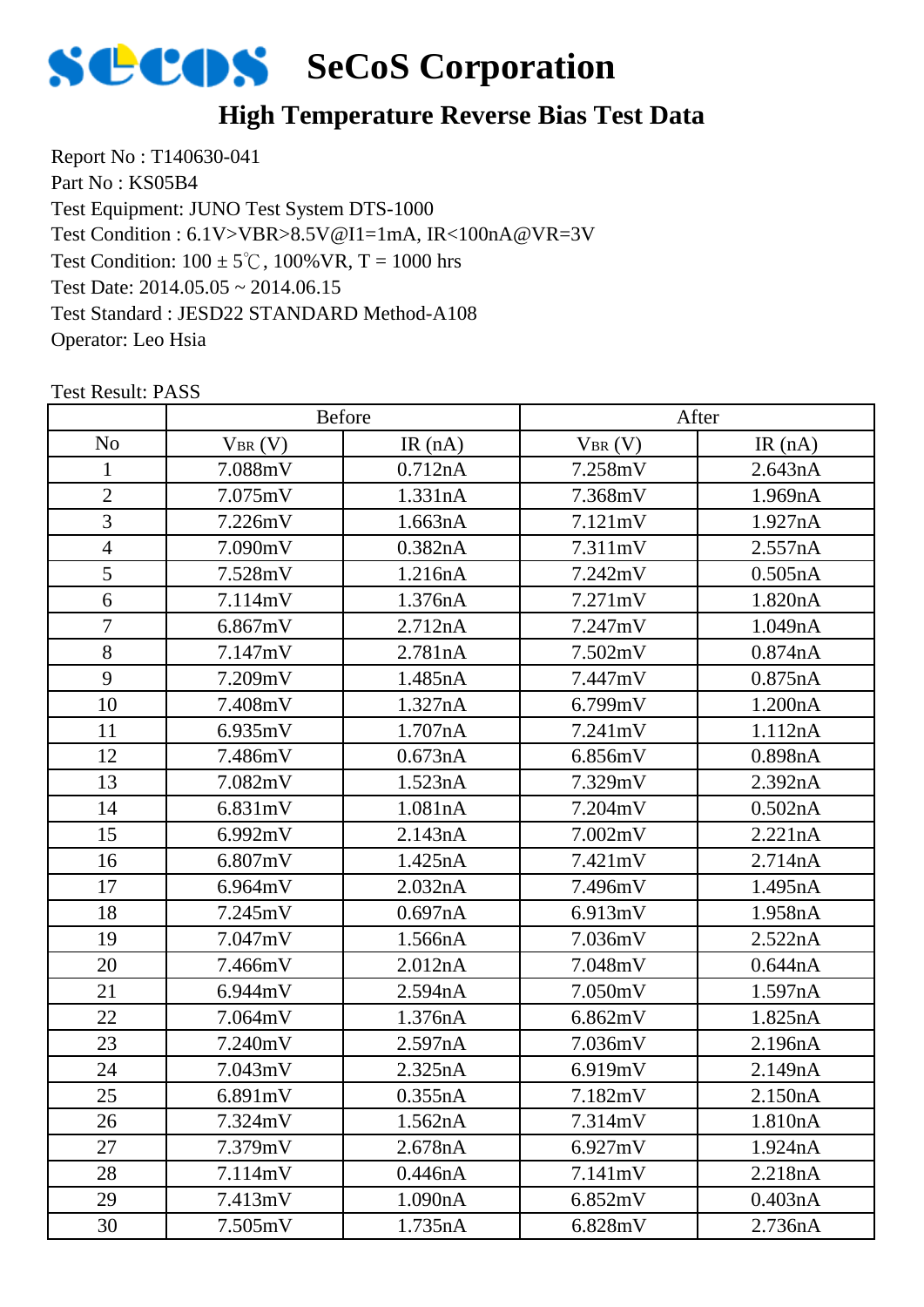

#### **High Temperature Reverse Bias Test Data**

Report No : T140630-041 Part No: KS05B4 Test Equipment: JUNO Test System DTS-1000 Test Condition:  $100 \pm 5^{\circ}$ C,  $100\%$  VR, T = 1000 hrs Test Date: 2014.05.05 ~ 2014.06.15 Test Standard : JESD22 STANDARD Method-A108 Operator: Leo Hsia Test Condition : 6.1V>VBR>8.5V@I1=1mA, IR<100nA@VR=3V

|                |             | <b>Before</b> |             | After   |
|----------------|-------------|---------------|-------------|---------|
| N <sub>o</sub> | $V_{BR}(V)$ | IR $(nA)$     | $V_{BR}(V)$ | IR(nA)  |
| 31             | 6.809mV     | 2.416nA       | 7.291mV     | 1.900nA |
| 32             | 6.767mV     | 2.573nA       | 7.074mV     | 1.123nA |
| 33             | 7.206mV     | 1.165nA       | 7.357mV     | 0.711nA |
| 34             | 7.256mV     | 1.171nA       | 7.527mV     | 2.004nA |
| 35             | 7.222mV     | 2.076nA       | 7.131mV     | 0.872nA |
| 36             | 7.217mV     | 2.055nA       | 6.920mV     | 1.699nA |
| 37             | 7.523mV     | 2.395nA       | 7.224mV     | 2.319nA |
| 38             | 7.346mV     | 1.390nA       | 7.310mV     | 1.339nA |
| 39             | 7.196mV     | 0.933nA       | 6.789mV     | 1.819nA |
| 40             | 7.267mV     | 1.208nA       | 6.897mV     | 1.720nA |
| 41             | 7.287mV     | 1.492nA       | 7.390mV     | 1.985nA |
| 42             | 6.943mV     | 2.471nA       | 7.084mV     | 2.353nA |
| 43             | 6.794mV     | 2.682nA       | 7.258mV     | 2.284nA |
| 44             | 7.337mV     | 0.571nA       | 6.845mV     | 0.726nA |
| 45             | 7.359mV     | 0.504nA       | 6.820mV     | 0.743nA |
| 46             | 6.856mV     | 0.885nA       | 6.817mV     | 1.079nA |
| 47             | 7.430mV     | 1.552nA       | 6.845mV     | 1.257nA |
| 48             | 6.910mV     | 2.031nA       | 6.760mV     | 0.738nA |
| 49             | 6.775mV     | 1.310nA       | 6.870mV     | 0.641nA |
| 50             | 7.346mV     | 1.380nA       | 7.312mV     | 2.372nA |
| 51             | 7.427mV     | 2.122nA       | 6.871mV     | 0.925nA |
| 52             | 7.205mV     | 0.434nA       | 6.769mV     | 1.439nA |
| 53             | 7.385mV     | 2.109nA       | 6.812mV     | 2.430nA |
| 54             | 6.984mV     | 2.586nA       | 7.073mV     | 1.985nA |
| 55             | 7.413mV     | 2.622nA       | 7.121mV     | 0.428nA |
| 56             | 6.983mV     | 2.116nA       | 7.267mV     | 1.187nA |
| 57             | 6.862mV     | 0.754nA       | 7.042mV     | 1.156nA |
| 58             | 7.518mV     | 0.553nA       | 7.462mV     | 2.134nA |
| 59             | 7.360mV     | 2.293nA       | 7.180mV     | 1.416nA |
| 60             | 7.530mV     | 2.809nA       | 6.829mV     | 1.268nA |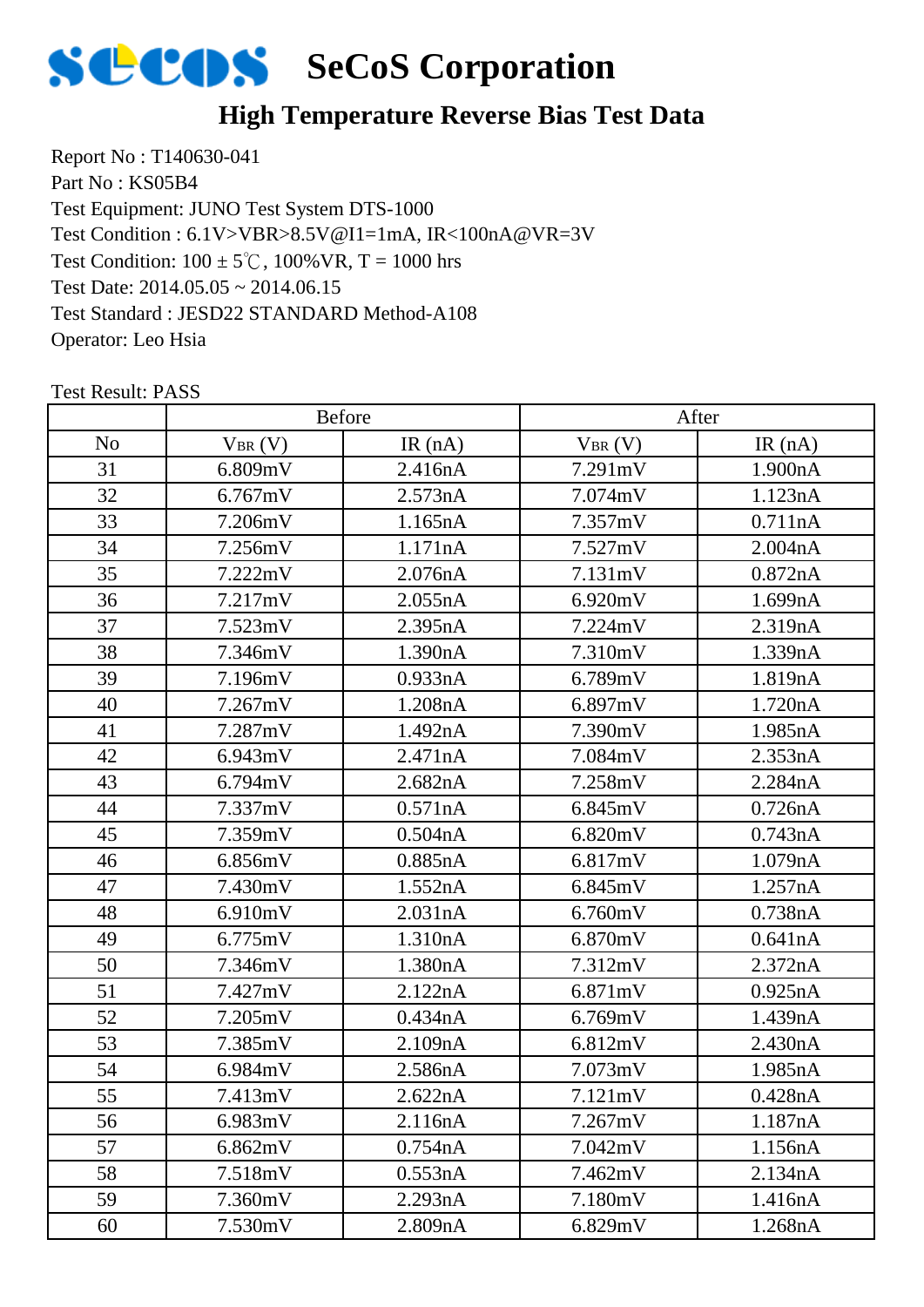

#### **High Temperature Reverse Bias Test Data**

Report No : T140630-041 Part No: KS05B4 Test Equipment: JUNO Test System DTS-1000 Test Condition:  $100 \pm 5^{\circ}$ C,  $100\%$  VR, T = 1000 hrs Test Date: 2014.05.05 ~ 2014.06.15 Test Standard : JESD22 STANDARD Method-A108 Operator: Leo Hsia Test Condition : 6.1V>VBR>8.5V@I1=1mA, IR<100nA@VR=3V

Test Result: PASS No  $V_{BR}(V)$  IR (nA)  $V_{BR}(V)$  IR (nA) Before After 7.410mV 2.203nA 7.404mV 1.498nA 6.776mV 0.659nA 7.220mV 2.407nA 7.319mV 1.760nA 7.076mV 2.380nA 7.393mV 2.460nA 6.798mV 1.106nA 6.921mV 1.229nA 7.247mV 1.397nA 66 | 7.110mV | 0.576nA | 7.337mV | 0.500nA 67 | 7.266mV | 1.806nA | 6.996mV | 1.388nA 6.817mV 2.158nA 7.372mV 1.774nA 6.929mV 2.442nA 7.364mV 2.680nA 7.044mV 1.936nA 7.077mV 2.583nA 71 | 7.094mV | 0.411nA | 6.862mV | 1.467nA 7.155mV 1.615nA 7.136mV 1.649nA 6.780mV 1.305nA 7.181mV 1.445nA 7.171mV 2.281nA 7.049mV 1.202nA 7.058mV 2.730nA 7.054mV 0.508nA 6.835mV 1.392nA 7.201mV 1.972nA 7.454mV 1.974nA 6.792mV 1.067nA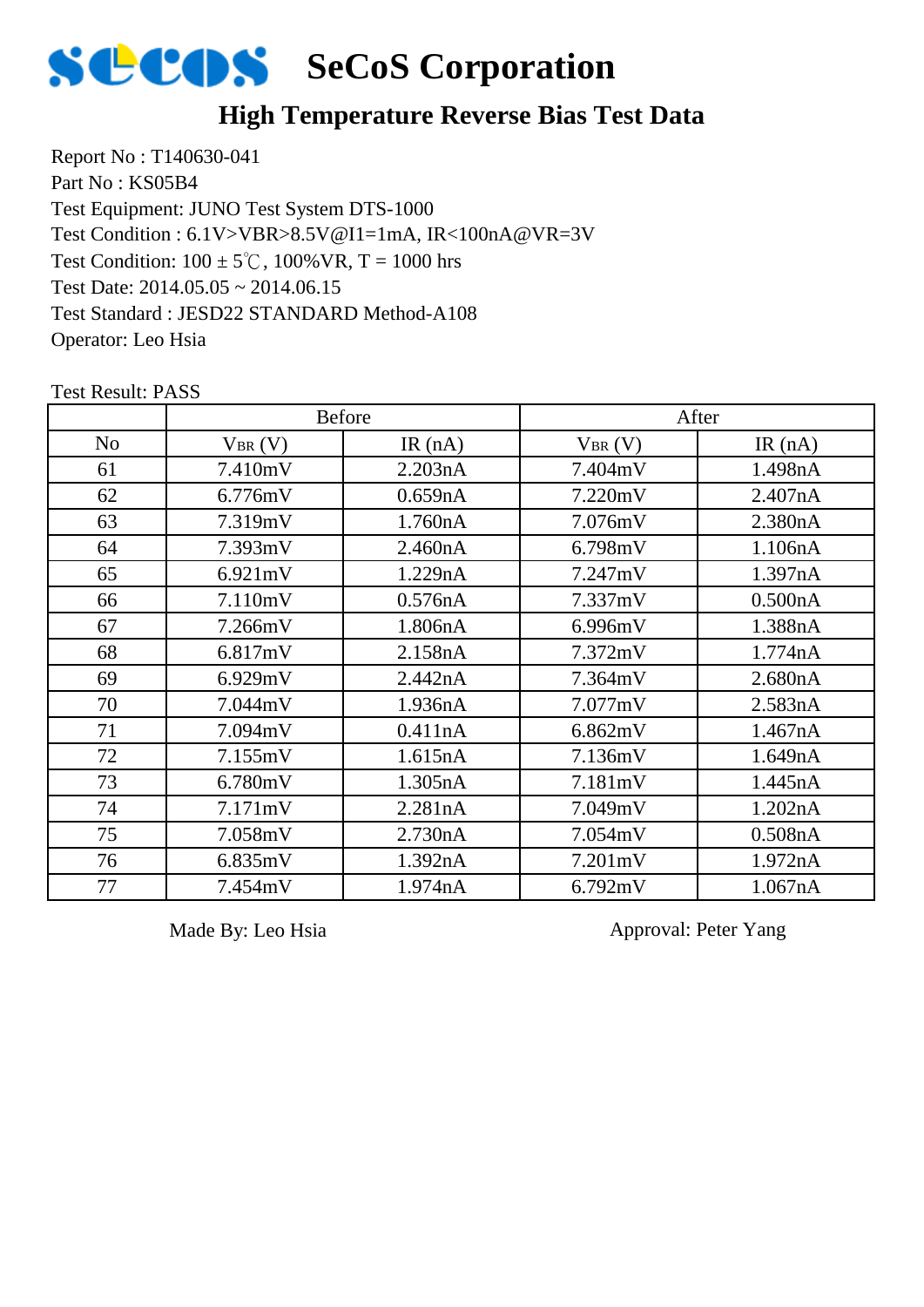

### **High Temperature Storage Life Test Data**

Report No : T140630-041 Part No : KS05B4 Test Equipment: JUNO Test System DTS-1000 Test Condition: 150℃, 1000Hrs Test Date: 2014.05.05 ~ 2014.06.15 Test Standard : JESD22 STANDARD Method-A103 Operator: Leo Hsia Test Condition : 6.1V>VBR>8.5V@I1=1mA, IR<100nA@VR=3V

|                |              | Before    |             | After     |
|----------------|--------------|-----------|-------------|-----------|
| N <sub>o</sub> | $V_{BR} (V)$ | IR $(nA)$ | $V_{BR}(V)$ | IR $(nA)$ |
| 1              | 6.868mV      | 0.418nA   | 7.291mV     | 2.152nA   |
| $\overline{2}$ | 7.272mV      | 2.500nA   | 7.499mV     | 0.763nA   |
| 3              | 6.973mV      | 2.563nA   | 6.808mV     | 1.081nA   |
| $\overline{4}$ | 6.837mV      | 1.147nA   | 7.251mV     | 1.704nA   |
| 5              | 7.305mV      | 2.615nA   | 7.340mV     | 0.995nA   |
| 6              | 7.324mV      | 0.492nA   | 6.984mV     | 2.637nA   |
| $\tau$         | 7.410mV      | 2.676nA   | 7.510mV     | 0.681nA   |
| 8              | 7.000mV      | 1.724nA   | 7.481mV     | 1.987nA   |
| 9              | 7.116mV      | 2.305nA   | 7.208mV     | 1.130nA   |
| 10             | 6.999mV      | 1.012nA   | 6.831mV     | 1.344nA   |
| 11             | 7.178mV      | 2.240nA   | 6.878mV     | 1.322nA   |
| 12             | 6.900mV      | 2.291nA   | 6.912mV     | 1.168nA   |
| 13             | 6.918mV      | 2.270nA   | 7.232mV     | 0.765nA   |
| 14             | 7.217mV      | 2.567nA   | 7.413mV     | 0.428nA   |
| 15             | 6.899mV      | 2.378nA   | 6.950mV     | 1.710nA   |
| 16             | 7.327mV      | 0.898nA   | 6.969mV     | 1.582nA   |
| 17             | 7.512mV      | 2.109nA   | 7.509mV     | 1.365nA   |
| 18             | 7.356mV      | 2.411nA   | 7.200mV     | 1.178nA   |
| 19             | 6.899mV      | 2.111nA   | 7.471mV     | 2.110nA   |
| 20             | 7.361mV      | 2.609nA   | 7.304mV     | 0.797nA   |
| 21             | 6.917mV      | 1.006nA   | 6.790mV     | 0.833nA   |
| 22             | 7.272mV      | 0.812nA   | 6.939mV     | 1.888nA   |
| 23             | 7.033mV      | 0.384nA   | 7.025mV     | 1.555nA   |
| 24             | 6.819mV      | 1.921nA   | 7.510mV     | 1.288nA   |
| 25             | 7.446mV      | 2.501nA   | 7.492mV     | 1.318nA   |
| 26             | 7.365mV      | 2.119nA   | 6.912mV     | 2.770nA   |
| 27             | 7.207mV      | 1.223nA   | 7.333mV     | 1.208nA   |
| 28             | 7.011mV      | 1.020nA   | 6.772mV     | 0.773nA   |
| 29             | 7.168mV      | 2.611nA   | 7.452mV     | 1.420nA   |
| 30             | 7.382mV      | 1.868nA   | 6.883mV     | 2.292nA   |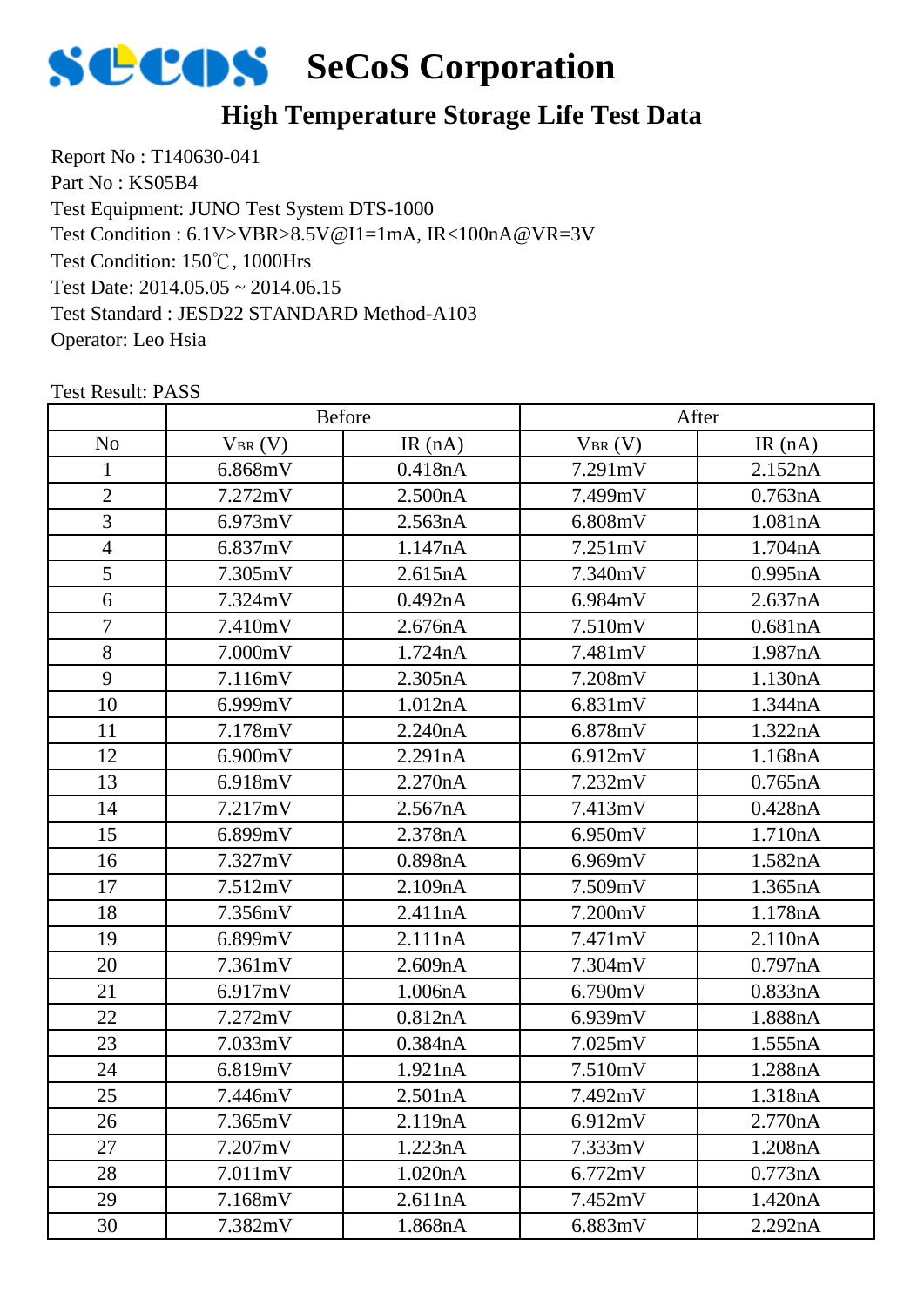

### **High Temperature Storage Life Test Data**

Report No : T140630-041 Part No : KS05B4 Test Equipment: JUNO Test System DTS-1000 Test Condition: 150℃, 1000Hrs Test Date: 2014.05.05 ~ 2014.06.15 Test Standard : JESD22 STANDARD Method-A103 Operator: Leo Hsia Test Condition : 6.1V>VBR>8.5V@I1=1mA, IR<100nA@VR=3V

|                |             | <b>Before</b> |             | After     |
|----------------|-------------|---------------|-------------|-----------|
| N <sub>o</sub> | $V_{BR}(V)$ | IR $(nA)$     | $V_{BR}(V)$ | IR $(nA)$ |
| 31             | 7.204mV     | 1.901nA       | 7.205mV     | 0.820nA   |
| 32             | 7.243mV     | 1.673nA       | 7.169mV     | 2.391nA   |
| 33             | 7.139mV     | 1.472nA       | 7.235mV     | 1.347nA   |
| 34             | 7.528mV     | 2.141nA       | 7.470mV     | 0.902nA   |
| 35             | 6.813mV     | 0.840nA       | 7.130mV     | 1.470nA   |
| 36             | 6.937mV     | 1.239nA       | 7.185mV     | 0.711nA   |
| 37             | 7.159mV     | 0.744nA       | 7.442mV     | 2.476nA   |
| 38             | 6.851mV     | 2.379nA       | 7.474mV     | 2.441nA   |
| 39             | 6.987mV     | 1.924nA       | 7.340mV     | 2.133nA   |
| 40             | 7.041mV     | 1.582nA       | 6.998mV     | 1.057nA   |
| 41             | 7.430mV     | 1.132nA       | 7.281mV     | 0.848nA   |
| 42             | 6.908mV     | 2.438nA       | 7.329mV     | 2.099nA   |
| 43             | 7.315mV     | 0.480nA       | 6.997mV     | 2.627nA   |
| 44             | 6.760mV     | 1.319nA       | 7.534mV     | 2.190nA   |
| 45             | 6.759mV     | 2.734nA       | 7.001mV     | 1.807nA   |
| 46             | 6.909mV     | 1.702nA       | 7.361mV     | 1.584nA   |
| 47             | 7.045mV     | 0.835nA       | 7.282mV     | 2.243nA   |
| 48             | 7.230mV     | 1.259nA       | 7.172mV     | 2.369nA   |
| 49             | 7.266mV     | 0.789nA       | 7.165mV     | 2.428nA   |
| 50             | 7.363mV     | 2.564nA       | 7.272mV     | 2.409nA   |
| 51             | 7.152mV     | 0.650nA       | 6.793mV     | 1.239nA   |
| 52             | 7.012mV     | 1.898nA       | 6.861mV     | 2.687nA   |
| 53             | 7.314mV     | 0.495nA       | 7.269mV     | 2.675nA   |
| 54             | 7.530mV     | 1.115nA       | 7.326mV     | 2.573nA   |
| 55             | 6.865mV     | 1.840nA       | 7.016mV     | 1.517nA   |
| 56             | 7.098mV     | 1.851nA       | 6.879mV     | 1.939nA   |
| 57             | 6.863mV     | 2.098nA       | 7.008mV     | 1.152nA   |
| 58             | 7.521mV     | 2.713nA       | 7.524mV     | 1.780nA   |
| 59             | 7.525mV     | 2.074nA       | 7.152mV     | 0.572nA   |
| 60             | 7.508mV     | 0.732nA       | 7.413mV     | 2.343nA   |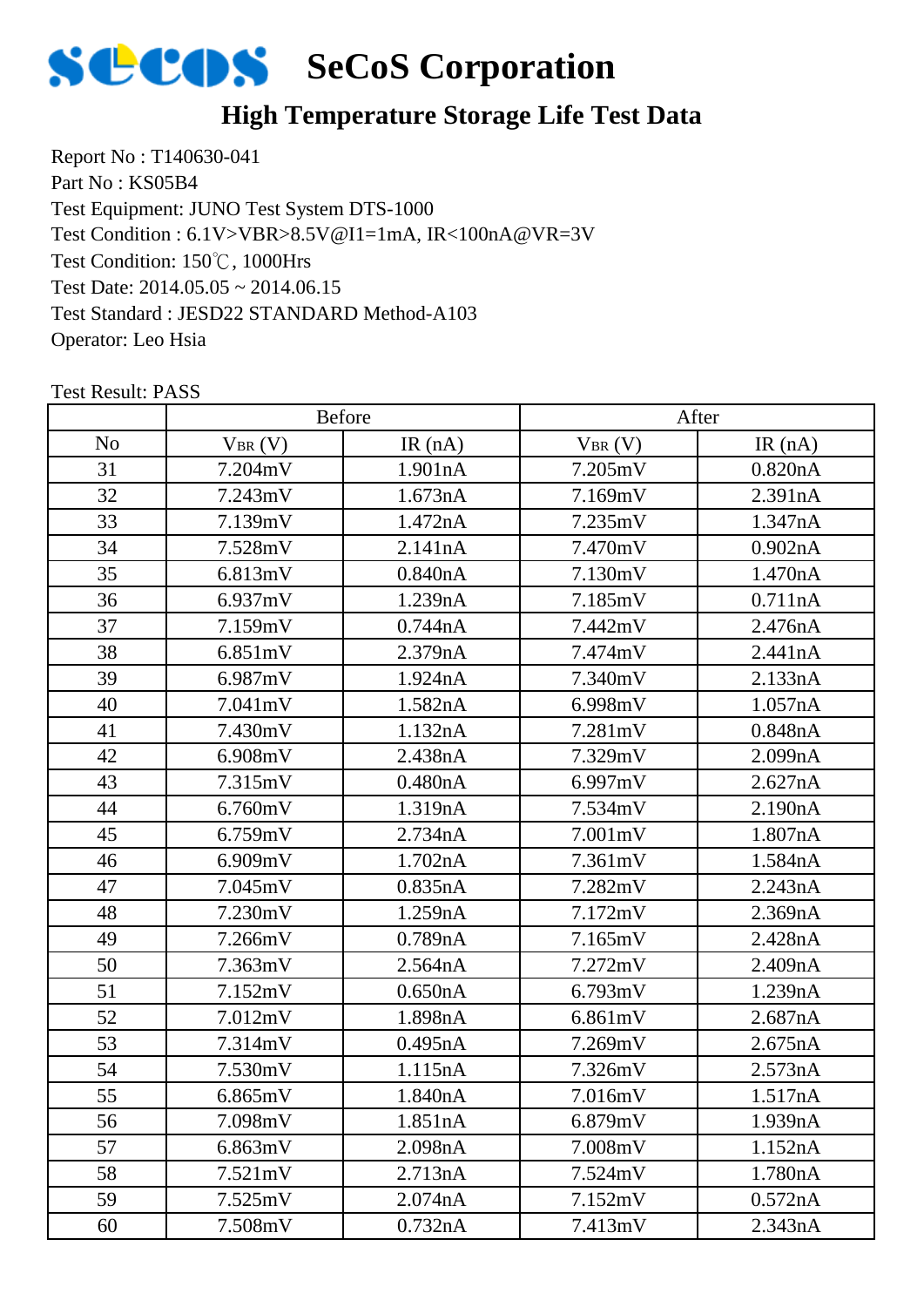

#### **High Temperature Storage Life Test Data**

Report No : T140630-041 Part No: KS05B4 Test Equipment: JUNO Test System DTS-1000 Test Condition: 150℃, 1000Hrs Test Date: 2014.05.05 ~ 2014.06.15 Test Standard : JESD22 STANDARD Method-A103 Operator: Leo Hsia Test Condition : 6.1V>VBR>8.5V@I1=1mA, IR<100nA@VR=3V

|                |             | <b>Before</b> |             | After     |
|----------------|-------------|---------------|-------------|-----------|
| N <sub>o</sub> | $V_{BR}(V)$ | IR $(nA)$     | $V_{BR}(V)$ | IR $(nA)$ |
| 61             | 7.351mV     | 2.744nA       | 7.127mV     | 0.420nA   |
| 62             | 7.184mV     | 2.339nA       | 6.926mV     | 1.100nA   |
| 63             | 7.000mV     | 1.463nA       | 6.969mV     | 1.691nA   |
| 64             | 6.864mV     | 1.155nA       | 6.918mV     | 0.429nA   |
| 65             | 7.425mV     | 0.592nA       | 7.016mV     | 2.541nA   |
| 66             | 7.456mV     | 2.152nA       | 6.775mV     | 1.184nA   |
| 67             | 6.787mV     | 1.843nA       | 7.524mV     | 1.191nA   |
| 68             | 7.026mV     | 2.497nA       | 7.170mV     | 1.112nA   |
| 69             | 6.809mV     | 0.373nA       | 7.448mV     | 0.339nA   |
| 70             | 6.923mV     | 2.277nA       | 7.128mV     | 0.653nA   |
| 71             | 7.491mV     | 2.550nA       | 7.075mV     | 0.565nA   |
| 72             | 6.832mV     | 0.657nA       | 6.880mV     | 2.773nA   |
| 73             | 7.182mV     | 1.549nA       | 6.912mV     | 1.322nA   |
| 74             | 7.291mV     | 1.056nA       | 7.372mV     | 1.435nA   |
| 75             | 7.383mV     | 2.433nA       | 6.857mV     | 2.324nA   |
| 76             | 6.774mV     | 1.550nA       | 7.090mV     | 1.466nA   |
| 77             | 7.081mV     | 1.603nA       | 7.410mV     | 0.361nA   |

Test Result: PASS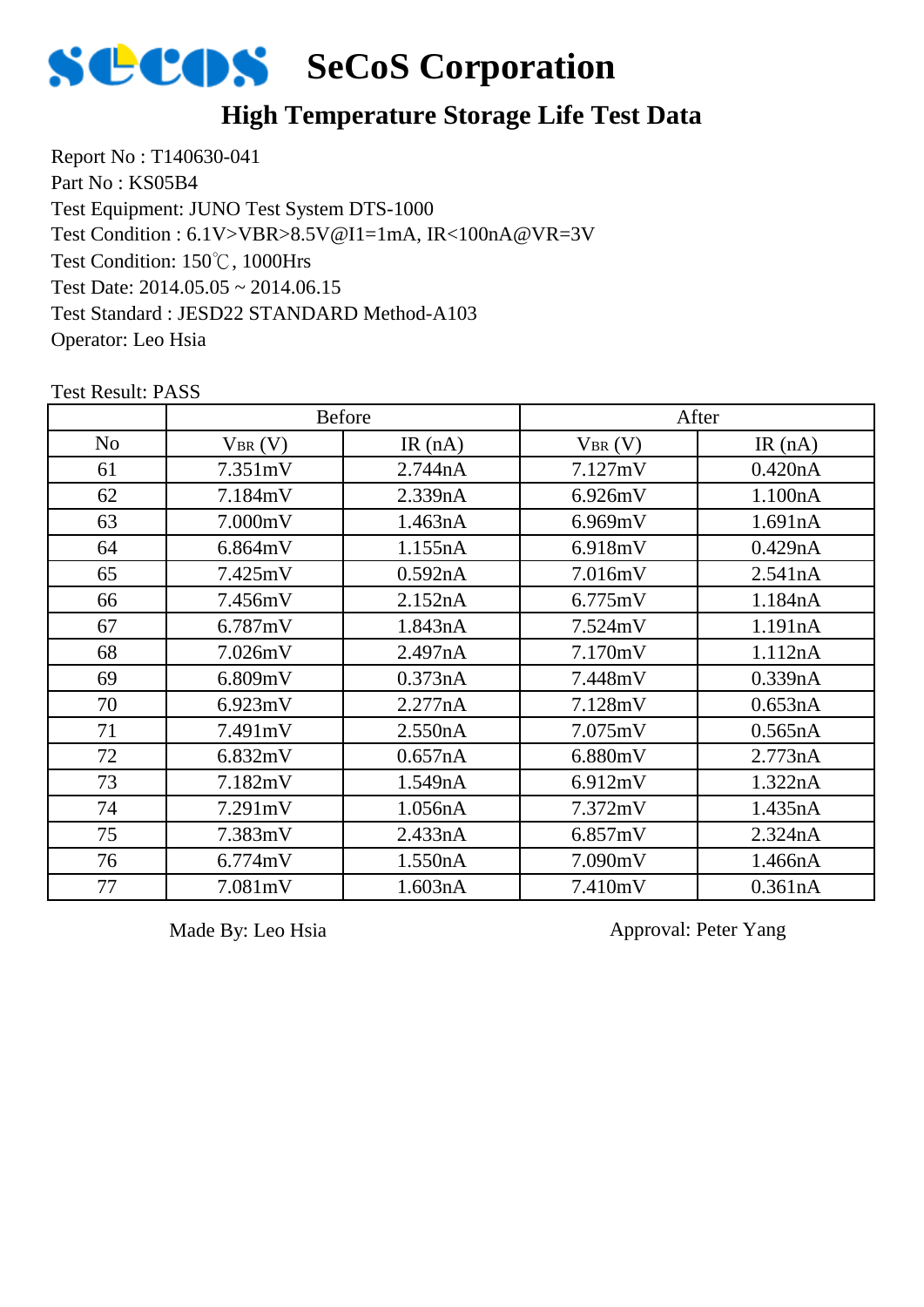

#### **Pressure Cooker Test Data**

Report No : T140630-041 Part No: KS05B4 Test Equipment: JUNO Test System DTS-1000 Test Condition: 121℃, 100%RH, 29.7PSIG, 168Hrs Test Date: 2014.05.05 ~ 2014.05.11 Test Standard : JESD22 STANDARD Method-A102 Operator: Leo Hsia Test Condition : 6.1V>VBR>8.5V@I1=1mA, IR<100nA@VR=3V

|                |             | <b>Before</b> |             | After   |
|----------------|-------------|---------------|-------------|---------|
| N <sub>o</sub> | $V_{BR}(V)$ | IR $(nA)$     | $V_{BR}(V)$ | IR(nA)  |
| $\mathbf{1}$   | 6.782mV     | 1.736nA       | 7.371mV     | 2.401nA |
| $\overline{2}$ | 7.417mV     | 0.347nA       | 7.383mV     | 0.511nA |
| 3              | 6.781mV     | 2.772nA       | 7.392mV     | 1.568nA |
| $\overline{4}$ | 7.342mV     | 2.057nA       | 7.283mV     | 1.779nA |
| 5              | 7.246mV     | 2.038nA       | 7.419mV     | 1.873nA |
| 6              | 6.954mV     | 0.883nA       | 6.899mV     | 1.573nA |
| $\overline{7}$ | 7.267mV     | 1.846nA       | 6.786mV     | 2.431nA |
| 8              | 7.354mV     | 2.128nA       | 7.503mV     | 2.053nA |
| 9              | 7.149mV     | 2.203nA       | 7.324mV     | 0.813nA |
| 10             | 7.406mV     | 1.820nA       | 7.143mV     | 1.245nA |
| 11             | 7.426mV     | 0.838nA       | 7.147mV     | 0.953nA |
| 12             | 6.977mV     | 2.089nA       | 7.458mV     | 1.325nA |
| 13             | 6.876mV     | 1.050nA       | 7.107mV     | 2.806nA |
| 14             | 7.465mV     | 1.258nA       | 6.879mV     | 2.259nA |
| 15             | 6.921mV     | 0.882nA       | 7.036mV     | 1.735nA |
| 16             | 7.049mV     | 0.955nA       | 6.824mV     | 2.223nA |
| 17             | 6.802mV     | 0.799nA       | 6.760mV     | 2.306nA |
| 18             | 7.268mV     | 1.536nA       | 7.330mV     | 1.114nA |
| 19             | 7.380mV     | 0.506nA       | 7.401mV     | 0.473nA |
| 20             | 6.922mV     | 1.899nA       | 6.819mV     | 1.788nA |
| 21             | 6.838mV     | 2.136nA       | 7.031mV     | 2.567nA |
| 22             | 7.325mV     | 2.174nA       | 7.169mV     | 1.369nA |
| 23             | 7.018mV     | 0.964nA       | 7.116mV     | 1.238nA |
| 24             | 7.351mV     | 0.806nA       | 7.388mV     | 1.442nA |
| 25             | 7.513mV     | 0.994nA       | 6.984mV     | 0.502nA |
| 26             | 7.284mV     | 0.947nA       | 7.357mV     | 2.317nA |
| 27             | 6.999mV     | 0.933nA       | 6.806mV     | 0.782nA |
| 28             | 7.221mV     | 0.474nA       | 7.096mV     | 2.632nA |
| 29             | 7.209mV     | 1.836nA       | 7.299mV     | 2.346nA |
| 30             | 6.767mV     | 1.187nA       | 6.778mV     | 1.462nA |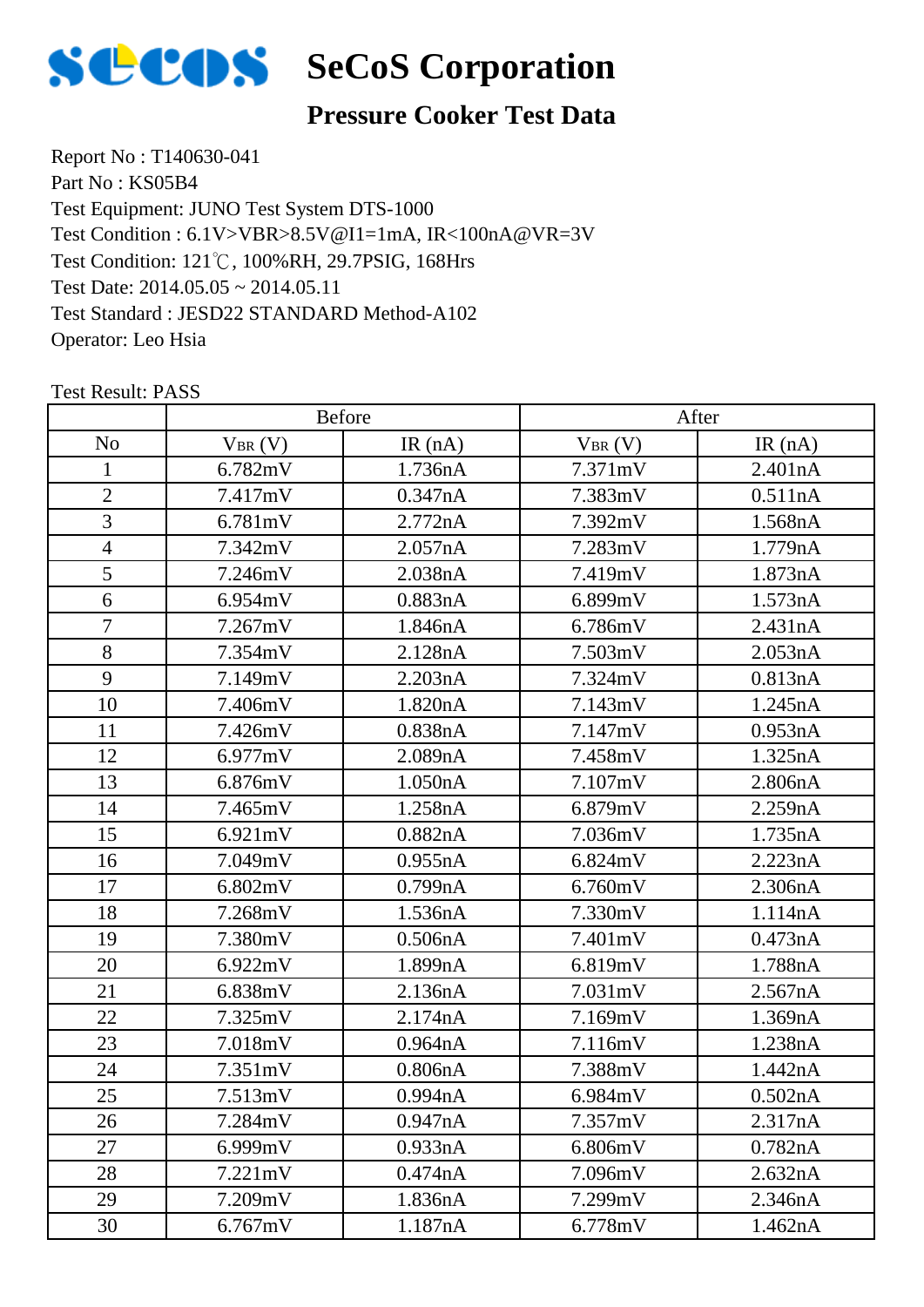

#### **Pressure Cooker Test Data**

Report No : T140630-041 Part No: KS05B4 Test Equipment: JUNO Test System DTS-1000 Test Condition: 121℃, 100%RH, 29.7PSIG, 168Hrs Test Date: 2014.05.05 ~ 2014.05.11 Test Standard : JESD22 STANDARD Method-A102 Operator: Leo Hsia Test Condition : 6.1V>VBR>8.5V@I1=1mA, IR<100nA@VR=3V

|                |             | <b>Before</b> |             | After   |
|----------------|-------------|---------------|-------------|---------|
| N <sub>0</sub> | $V_{BR}(V)$ | IR(nA)        | $V_{BR}(V)$ | IR(nA)  |
| 31             | 6.987mV     | 2.630nA       | 7.076mV     | 1.687nA |
| 32             | 7.111mV     | 2.807nA       | 6.785mV     | 0.774nA |
| 33             | 7.037mV     | 1.645nA       | 7.154mV     | 1.368nA |
| 34             | 7.214mV     | 1.902nA       | 6.830mV     | 1.861nA |
| 35             | 7.114mV     | 1.514nA       | 6.997mV     | 1.720nA |
| 36             | 7.159mV     | 1.077nA       | 6.774mV     | 2.696nA |
| 37             | 7.398mV     | 1.334nA       | 6.822mV     | 0.665nA |
| 38             | 6.785mV     | 1.929nA       | 6.835mV     | 2.672nA |
| 39             | 7.318mV     | 0.622nA       | 7.336mV     | 1.259nA |
| 40             | 7.440mV     | 2.414nA       | 7.122mV     | 0.552nA |
| 41             | 7.338mV     | 2.531nA       | 7.420mV     | 0.582nA |
| 42             | 6.770mV     | 1.329nA       | 7.227mV     | 2.544nA |
| 43             | 6.838mV     | 1.108nA       | 7.305mV     | 1.396nA |
| 44             | 7.023mV     | 1.080nA       | 7.245mV     | 0.700nA |
| 45             | 7.397mV     | 1.083nA       | 7.494mV     | 2.637nA |
| 46             | 7.379mV     | 0.650nA       | 7.170mV     | 0.621nA |
| 47             | 7.399mV     | 1.074nA       | 7.410mV     | 1.793nA |
| 48             | 7.302mV     | 0.640nA       | 6.927mV     | 1.307nA |
| 49             | 7.497mV     | 0.961nA       | 6.850mV     | 1.316nA |
| 50             | 7.253mV     | 1.358nA       | 7.104mV     | 1.905nA |
| 51             | 7.105mV     | 1.512nA       | 7.065mV     | 2.377nA |
| 52             | 6.885mV     | 1.029nA       | 6.959mV     | 1.356nA |
| 53             | 7.337mV     | 1.253nA       | 7.402mV     | 2.356nA |
| 54             | 6.794mV     | 2.742nA       | 6.912mV     | 2.469nA |
| 55             | 7.303mV     | 1.525nA       | 7.433mV     | 1.221nA |
| 56             | 6.884mV     | 2.720nA       | 7.046mV     | 1.197nA |
| 57             | 6.988mV     | 1.432nA       | 7.154mV     | 0.641nA |
| 58             | 7.191mV     | 2.601nA       | 7.478mV     | 2.183nA |
| 59             | 7.115mV     | 2.797nA       | 7.406mV     | 0.371nA |
| 60             | 7.272mV     | 0.553nA       | 7.244mV     | 1.044nA |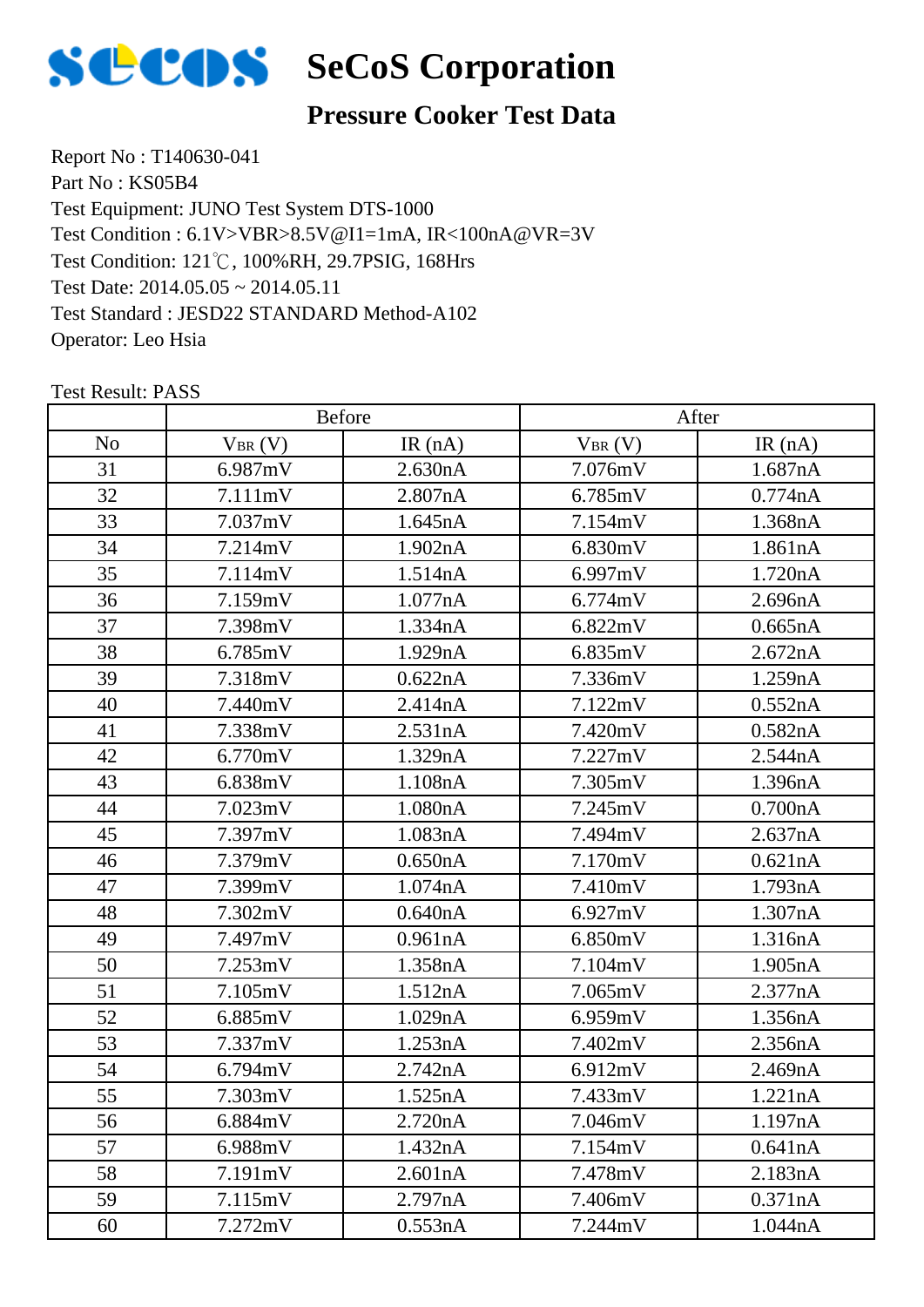

## **SCOS** SeCoS Corporation

#### **Pressure Cooker Test Data**

Report No : T140630-041 Part No: KS05B4 Test Equipment: JUNO Test System DTS-1000 Test Condition: 121℃, 100%RH, 29.7PSIG, 168Hrs Test Date: 2014.05.05 ~ 2014.05.11 Test Standard : JESD22 STANDARD Method-A102 Operator: Leo Hsia Test Condition : 6.1V>VBR>8.5V@I1=1mA, IR<100nA@VR=3V

Test Result: PASS No  $V_{BR}(V)$  IR (nA)  $V_{BR}(V)$  IR (nA) Before After 61 | 7.157mV | 0.513nA | 6.990mV | 0.357nA 62 | 7.111mV | 1.834nA | 7.486mV | 0.469nA 63 7.070mV 2.523nA 6.827mV 2.398nA 64 6.856mV 1.565nA 7.102mV 2.013nA 65 7.227mV 0.410nA 6.975mV 1.486nA 66 7.498mV 2.365nA 7.478mV 1.671nA 67 6.889mV 2.655nA 7.233mV 2.265nA 68 7.157mV 1.026nA 7.083mV 2.661nA 69 | 7.446mV | 0.793nA | 6.814mV | 1.643nA 70 | 7.419mV | 0.394nA | 6.829mV | 0.857nA 71 | 7.285mV | 1.120nA | 6.827mV | 0.715nA 72 7.181mV 1.562nA 7.199mV 2.471nA 73 7.077mV 1.183nA 6.951mV 1.226nA 74 | 6.992mV | 0.519nA | 7.346mV | 0.706nA 75 6.925mV 0.530nA 7.507mV 1.829nA 76 6.839mV 1.273nA 6.994mV 1.827nA 77 7.490mV 2.709nA 6.898mV 2.200nA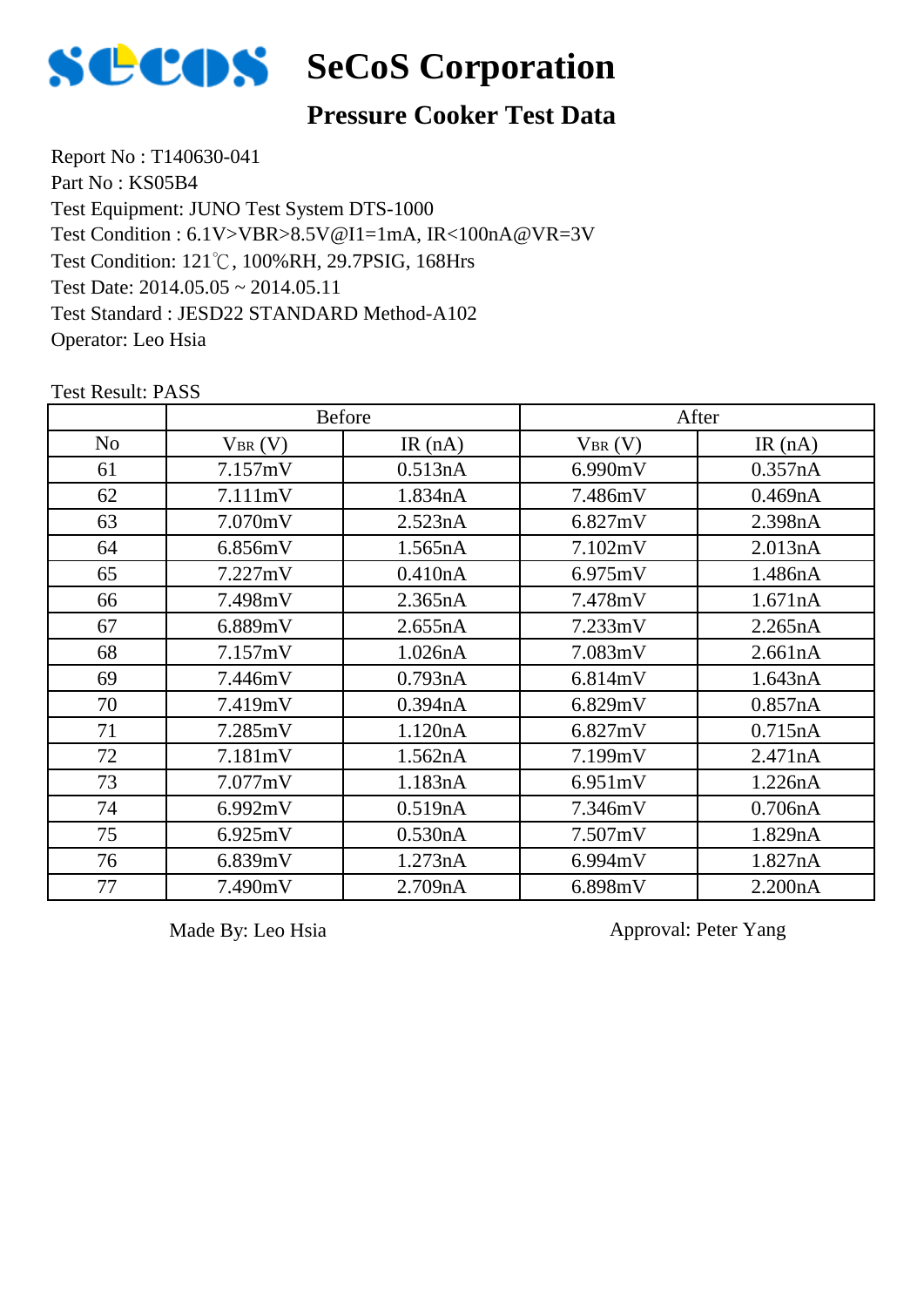

### **Temperature Cycle Test Data**

Report No : T140630-041 Part No: KS05B4 Test Equipment: JUNO Test System DTS-1000 Test Condition: -55℃/30min, 150℃/30min, for1000 Cycle Test Date: 2014.05.05 ~ 2014.06.25 Test Standard : JESD22 STANDARD Method-A104 Operator: Leo Hsia Test Condition : 6.1V>VBR>8.5V@I1=1mA, IR<100nA@VR=3V

|                |             | <b>Before</b> |             | After   |  |
|----------------|-------------|---------------|-------------|---------|--|
| N <sub>o</sub> | $V_{BR}(V)$ | IR $(nA)$     | $V_{BR}(V)$ | IR(nA)  |  |
| 1              | 7.155mV     | 2.303nA       | 6.920mV     | 1.523nA |  |
| $\overline{2}$ | 7.126mV     | 0.452nA       | 6.810mV     | 0.704nA |  |
| 3              | 6.857mV     | 1.662nA       | 6.830mV     | 1.970nA |  |
| $\overline{4}$ | 7.002mV     | 1.292nA       | 7.102mV     | 2.490nA |  |
| 5              | 6.792mV     | 0.780nA       | 7.031mV     | 2.163nA |  |
| 6              | 6.991mV     | 1.608nA       | 7.340mV     | 2.057nA |  |
| $\overline{7}$ | 7.017mV     | 2.271nA       | 7.339mV     | 0.955nA |  |
| 8              | 7.051mV     | 2.685nA       | 6.871mV     | 2.153nA |  |
| 9              | 6.959mV     | 0.924nA       | 7.200mV     | 2.739nA |  |
| 10             | 7.386mV     | 1.969nA       | 6.791mV     | 2.722nA |  |
| 11             | 6.873mV     | 0.873nA       | 6.963mV     | 0.643nA |  |
| 12             | 7.353mV     | 2.554nA       | 7.375mV     | 2.587nA |  |
| 13             | 6.886mV     | 0.987nA       | 6.841mV     | 0.837nA |  |
| 14             | 7.500mV     | 1.188nA       | 7.356mV     | 1.414nA |  |
| 15             | 7.386mV     | 0.342nA       | 7.530mV     | 1.512nA |  |
| 16             | 6.940mV     | 1.932nA       | 7.104mV     | 2.008nA |  |
| 17             | 7.194mV     | 2.714nA       | 7.261mV     | 1.688nA |  |
| 18             | 7.321mV     | 0.965nA       | 6.974mV     | 2.532nA |  |
| 19             | 7.140mV     | 1.480nA       | 6.836mV     | 2.369nA |  |
| 20             | 7.064mV     | 0.528nA       | 7.336mV     | 1.379nA |  |
| 21             | 7.177mV     | 1.748nA       | 7.494mV     | 2.020nA |  |
| 22             | 7.021mV     | 0.346nA       | 7.112mV     | 1.503nA |  |
| 23             | 7.000mV     | 0.403nA       | 7.221mV     | 2.647nA |  |
| 24             | 7.348mV     | 1.176nA       | 6.802mV     | 1.883nA |  |
| 25             | 6.839mV     | 1.987nA       | 6.981mV     | 2.422nA |  |
| 26             | 7.023mV     | 1.092nA       | 6.908mV     | 2.070nA |  |
| 27             | 7.236mV     | 1.205nA       | 7.433mV     | 1.819nA |  |
| 28             | 7.317mV     | 1.546nA       | 6.878mV     | 2.372nA |  |
| 29             | 7.091mV     | 2.543nA       | 6.947mV     | 1.747nA |  |
| 30             | 7.061mV     | 0.605nA       | 6.887mV     | 1.017nA |  |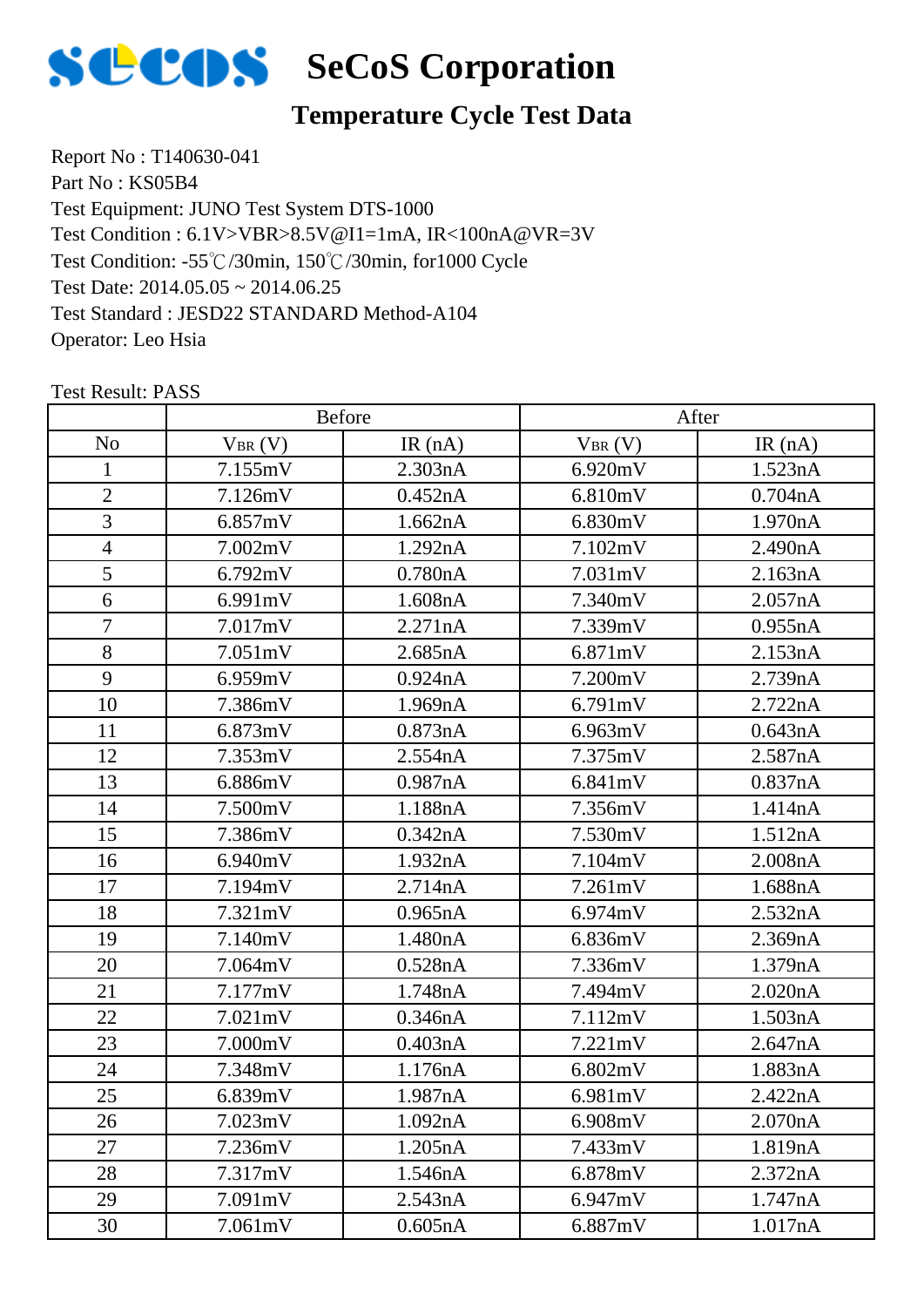

### **Temperature Cycle Test Data**

Report No : T140630-041 Part No: KS05B4 Test Equipment: JUNO Test System DTS-1000 Test Condition: -55℃/30min, 150℃/30min, for1000 Cycle Test Date: 2014.05.05 ~ 2014.06.25 Test Standard : JESD22 STANDARD Method-A104 Operator: Leo Hsia Test Condition : 6.1V>VBR>8.5V@I1=1mA, IR<100nA@VR=3V

|                |             | <b>Before</b> |             | After   |
|----------------|-------------|---------------|-------------|---------|
| N <sub>o</sub> | $V_{BR}(V)$ | IR(nA)        | $V_{BR}(V)$ | IR(nA)  |
| 31             | 7.057mV     | 2.196nA       | 6.857mV     | 1.098nA |
| 32             | 7.379mV     | 2.714nA       | 6.850mV     | 1.103nA |
| 33             | 6.811mV     | 2.467nA       | 7.118mV     | 2.407nA |
| 34             | 7.224mV     | 1.176nA       | 7.441mV     | 1.326nA |
| 35             | 7.482mV     | 1.529nA       | 7.161mV     | 1.675nA |
| 36             | 7.369mV     | 0.352nA       | 7.495mV     | 1.176nA |
| 37             | 7.375mV     | 0.947nA       | 7.364mV     | 1.537nA |
| 38             | 6.901mV     | 1.113nA       | 7.002mV     | 2.496nA |
| 39             | 7.284mV     | 2.698nA       | 7.230mV     | 2.488nA |
| 40             | 7.244mV     | 2.128nA       | 7.508mV     | 1.718nA |
| 41             | 6.764mV     | 2.654nA       | 7.288mV     | 2.777nA |
| 42             | 6.777mV     | 1.716nA       | 7.123mV     | 1.208nA |
| 43             | 7.407mV     | 2.582nA       | 7.412mV     | 1.298nA |
| 44             | 7.133mV     | 1.097nA       | 7.406mV     | 0.803nA |
| 45             | 6.816mV     | 1.856nA       | 7.148mV     | 0.567nA |
| 46             | 7.008mV     | 1.096nA       | 6.810mV     | 0.903nA |
| 47             | 7.156mV     | 1.124nA       | 6.944mV     | 1.602nA |
| 48             | 7.450mV     | 1.078nA       | 7.183mV     | 1.901nA |
| 49             | 7.440mV     | 1.839nA       | 7.222mV     | 1.471nA |
| 50             | 6.763mV     | 1.686nA       | 7.055mV     | 1.797nA |
| 51             | 7.370mV     | 0.957nA       | 6.984mV     | 0.924nA |
| 52             | 7.100mV     | 0.724nA       | 6.780mV     | 1.122nA |
| 53             | 6.934mV     | 0.685nA       | 6.836mV     | 1.221nA |
| 54             | 7.085mV     | 1.003nA       | 7.445mV     | 2.378nA |
| 55             | 7.409mV     | 2.751nA       | 7.509mV     | 2.041nA |
| 56             | 6.886mV     | 2.507nA       | 7.458mV     | 1.031nA |
| 57             | 7.508mV     | 1.316nA       | 7.170mV     | 1.067nA |
| 58             | 7.128mV     | 1.412nA       | 7.389mV     | 1.134nA |
| 59             | 7.076mV     | 2.210nA       | 7.130mV     | 2.783nA |
| 60             | 7.504mV     | 1.942nA       | 7.384mV     | 0.395nA |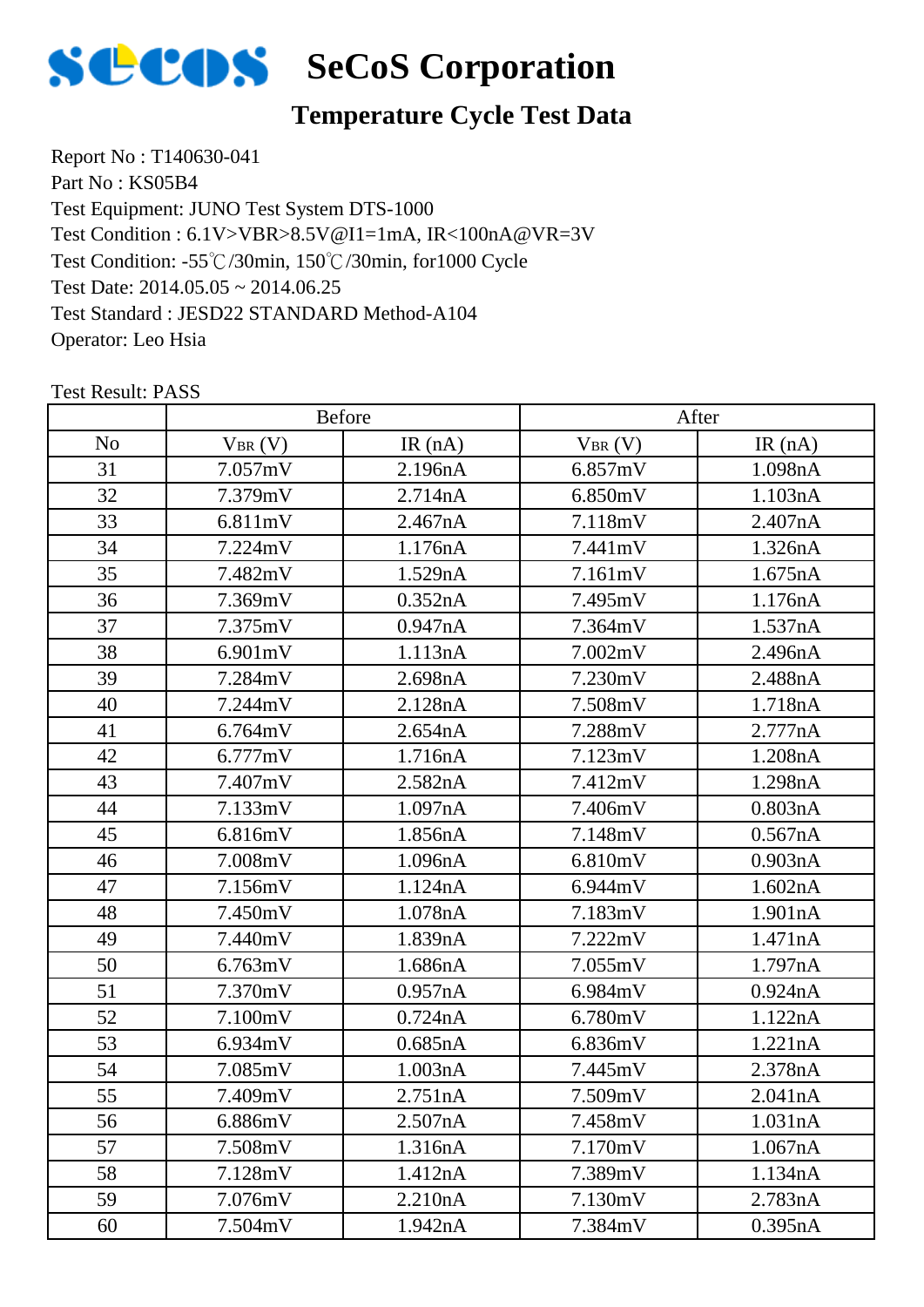

# **SECOS** SeCoS Corporation

#### **Temperature Cycle Test Data**

Report No : T140630-041 Part No: KS05B4 Test Equipment: JUNO Test System DTS-1000 Test Condition: -55℃/30min, 150℃/30min, for1000 Cycle Test Date: 2014.05.05 ~ 2014.06.25 Test Standard : JESD22 STANDARD Method-A104 Operator: Leo Hsia Test Condition : 6.1V>VBR>8.5V@I1=1mA, IR<100nA@VR=3V

|                | <b>Before</b> |           | After       |           |
|----------------|---------------|-----------|-------------|-----------|
| N <sub>o</sub> | $V_{BR}(V)$   | IR $(nA)$ | $V_{BR}(V)$ | IR $(nA)$ |
| 61             | 6.789mV       | 1.290nA   | 7.301mV     | 0.706nA   |
| 62             | 7.307mV       | 1.373nA   | 7.150mV     | 1.140nA   |
| 63             | 7.443mV       | 1.111nA   | 6.779mV     | 0.365nA   |
| 64             | 6.935mV       | 1.950nA   | 7.242mV     | 2.785nA   |
| 65             | 7.285mV       | 1.673nA   | 6.956mV     | 0.707nA   |
| 66             | 6.849mV       | 1.562nA   | 6.992mV     | 0.883nA   |
| 67             | 6.877mV       | 0.944nA   | 6.902mV     | 2.498nA   |
| 68             | 7.457mV       | 1.258nA   | 7.039mV     | 0.827nA   |
| 69             | 7.097mV       | 2.266nA   | 7.035mV     | 0.616nA   |
| 70             | 6.811mV       | 1.400nA   | 6.801mV     | 1.663nA   |
| 71             | 6.859mV       | 0.936nA   | 7.426mV     | 0.842nA   |
| 72             | 7.238mV       | 1.027nA   | 6.860mV     | 1.557nA   |
| 73             | 7.511mV       | 1.013nA   | 7.157mV     | 2.219nA   |
| 74             | 6.967mV       | 2.699nA   | 6.900mV     | 2.766nA   |
| 75             | 7.109mV       | 2.195nA   | 7.089mV     | 1.941nA   |
| 76             | 6.997mV       | 1.506nA   | 6.934mV     | 1.145nA   |
| 77             | 7.376mV       | 2.351nA   | 6.888mV     | 1.718nA   |

Test Result: PASS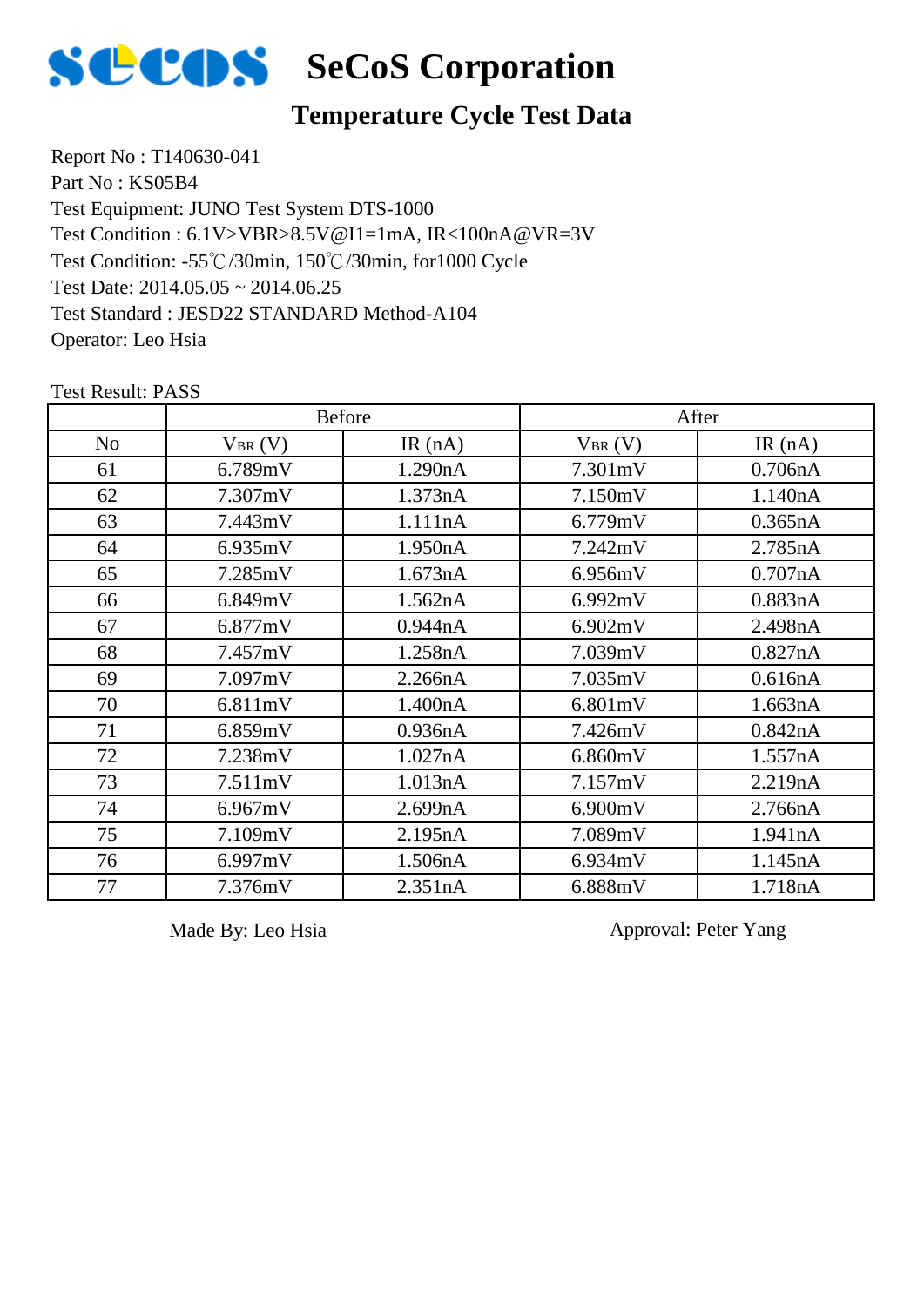

### **High Temperature High Humidity Test Data**

Report No : T140630-041 Part No: KS05B4 Test Equipment: JUNO Test System DTS-1000 Test Condition: 85±2℃, 85±5%RH, 1000Hrs Test Date: 2014.05.11 ~ 2014.06.23 Test Standard : JESD22 STANDARD Method-A101 Operator: Leo Hsia Test Condition : 6.1V>VBR>8.5V@I1=1mA, IR<100nA@VR=3V

|                |             | <b>Before</b> |             | After   |
|----------------|-------------|---------------|-------------|---------|
| N <sub>o</sub> | $V_{BR}(V)$ | IR $(nA)$     | $V_{BR}(V)$ | IR(nA)  |
| 1              | 7.350mV     | 2.485nA       | 7.114mV     | 2.396nA |
| $\overline{2}$ | 7.354mV     | 0.621nA       | 7.380mV     | 1.374nA |
| 3              | 6.770mV     | 0.626nA       | 7.181mV     | 0.578nA |
| $\overline{4}$ | 7.418mV     | 1.011nA       | 7.153mV     | 1.081nA |
| $\overline{5}$ | 6.997mV     | 2.589nA       | 7.045mV     | 0.799nA |
| 6              | 7.030mV     | 1.951nA       | 7.428mV     | 2.034nA |
| $\overline{7}$ | 7.098mV     | 2.439nA       | 7.070mV     | 1.212nA |
| 8              | 6.928mV     | 1.738nA       | 7.280mV     | 1.945nA |
| 9              | 7.449mV     | 2.506nA       | 6.877mV     | 2.037nA |
| 10             | 6.858mV     | 2.018nA       | 6.840mV     | 2.755nA |
| 11             | 7.086mV     | 2.057nA       | 7.531mV     | 0.351nA |
| 12             | 7.512mV     | 0.696nA       | 7.171mV     | 1.199nA |
| 13             | 7.366mV     | 2.196nA       | 7.444mV     | 0.617nA |
| 14             | 6.953mV     | 2.416nA       | 6.906mV     | 1.942nA |
| 15             | 7.282mV     | 2.164nA       | 7.503mV     | 1.416nA |
| 16             | 7.058mV     | 2.337nA       | 7.220mV     | 2.567nA |
| 17             | 6.896mV     | 1.522nA       | 7.526mV     | 2.038nA |
| 18             | 7.046mV     | 1.167nA       | 6.956mV     | 1.850nA |
| 19             | 7.262mV     | 1.917nA       | 7.390mV     | 0.606nA |
| 20             | 7.376mV     | 1.139nA       | 7.285mV     | 1.008nA |
| 21             | 7.489mV     | 2.067nA       | 6.803mV     | 0.485nA |
| 22             | 7.380mV     | 2.492nA       | 6.879mV     | 1.683nA |
| 23             | 7.029mV     | 2.327nA       | 7.269mV     | 2.742nA |
| 24             | 6.791mV     | 0.439nA       | 7.059mV     | 0.397nA |
| 25             | 7.049mV     | 1.026nA       | 6.975mV     | 0.897nA |
| 26             | 7.358mV     | 1.741nA       | 7.307mV     | 1.580nA |
| 27             | 6.956mV     | 2.624nA       | 7.052mV     | 1.808nA |
| 28             | 7.024mV     | 1.594nA       | 6.891mV     | 2.223nA |
| 29             | 7.266mV     | 2.554nA       | 6.999mV     | 1.703nA |
| 30             | 6.763mV     | 2.268nA       | 7.126mV     | 1.907nA |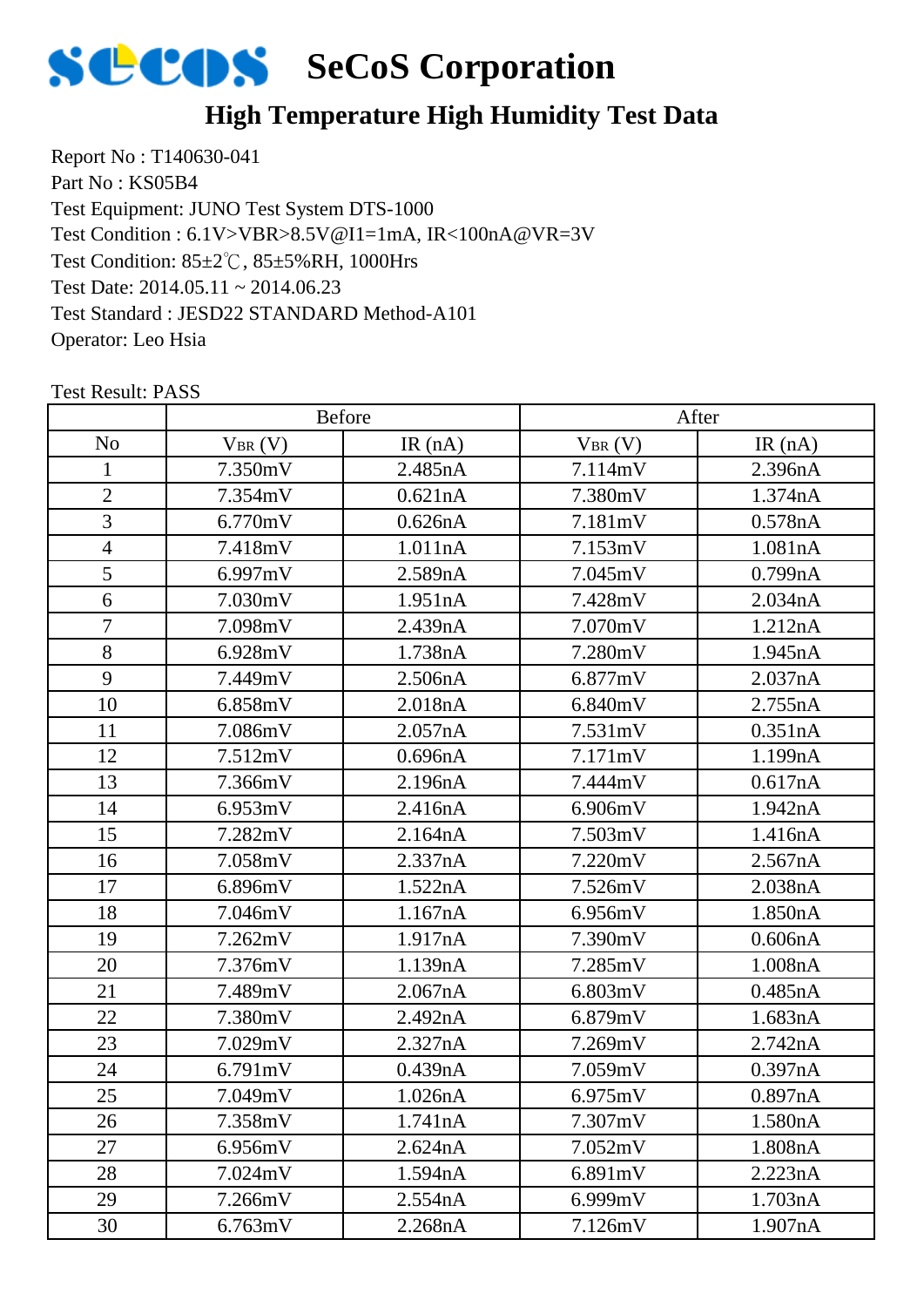

### **High Temperature High Humidity Test Data**

Report No : T140630-041 Part No: KS05B4 Test Equipment: JUNO Test System DTS-1000 Test Condition: 85±2℃, 85±5%RH, 1000Hrs Test Date: 2014.05.11 ~ 2014.06.23 Test Standard : JESD22 STANDARD Method-A101 Operator: Leo Hsia Test Condition : 6.1V>VBR>8.5V@I1=1mA, IR<100nA@VR=3V

|                |             | <b>Before</b> |             | After   |
|----------------|-------------|---------------|-------------|---------|
| N <sub>o</sub> | $V_{BR}(V)$ | IR $(nA)$     | $V_{BR}(V)$ | IR(nA)  |
| 31             | 6.960mV     | 0.463nA       | 7.389mV     | 2.343nA |
| 32             | 7.507mV     | 2.753nA       | 7.079mV     | 0.978nA |
| 33             | 7.509mV     | 1.801nA       | 7.351mV     | 2.637nA |
| 34             | 7.473mV     | 2.689nA       | 7.082mV     | 1.603nA |
| 35             | 7.530mV     | 0.414nA       | 7.185mV     | 1.290nA |
| 36             | 7.061mV     | 0.549nA       | 7.244mV     | 2.740nA |
| 37             | 7.441mV     | 1.190nA       | 7.063mV     | 1.987nA |
| 38             | 7.268mV     | 2.084nA       | 6.992mV     | 2.201nA |
| 39             | 6.834mV     | 0.507nA       | 7.215mV     | 1.966nA |
| 40             | 7.115mV     | 2.075nA       | 7.227mV     | 0.907nA |
| 41             | 7.447mV     | 2.331nA       | 7.269mV     | 1.890nA |
| 42             | 7.424mV     | 2.648nA       | 7.093mV     | 0.678nA |
| 43             | 7.046mV     | 2.744nA       | 6.827mV     | 1.525nA |
| 44             | 7.374mV     | 2.412nA       | 7.487mV     | 2.123nA |
| 45             | 7.365mV     | 2.281nA       | 6.791mV     | 1.662nA |
| 46             | 7.013mV     | 0.675nA       | 6.805mV     | 1.190nA |
| 47             | 6.874mV     | 0.979nA       | 7.259mV     | 0.478nA |
| 48             | 7.415mV     | 1.018nA       | 6.932mV     | 0.983nA |
| 49             | 7.355mV     | 2.461nA       | 6.877mV     | 2.419nA |
| 50             | 7.338mV     | 1.276nA       | 7.175mV     | 1.584nA |
| 51             | 7.117mV     | 0.837nA       | 7.232mV     | 2.383nA |
| 52             | 7.075mV     | 0.547nA       | 6.855mV     | 0.908nA |
| 53             | 7.187mV     | 1.369nA       | 7.208mV     | 0.980nA |
| 54             | 6.976mV     | 1.123nA       | 7.025mV     | 0.360nA |
| 55             | 7.484mV     | 1.882nA       | 7.273mV     | 2.488nA |
| 56             | 6.994mV     | 0.485nA       | 7.443mV     | 0.490nA |
| 57             | 6.802mV     | 2.222nA       | 7.241mV     | 2.315nA |
| 58             | 7.097mV     | 0.575nA       | 7.483mV     | 1.755nA |
| 59             | 7.291mV     | 0.692nA       | 6.875mV     | 2.625nA |
| 60             | 7.156mV     | 0.773nA       | 7.496mV     | 0.408nA |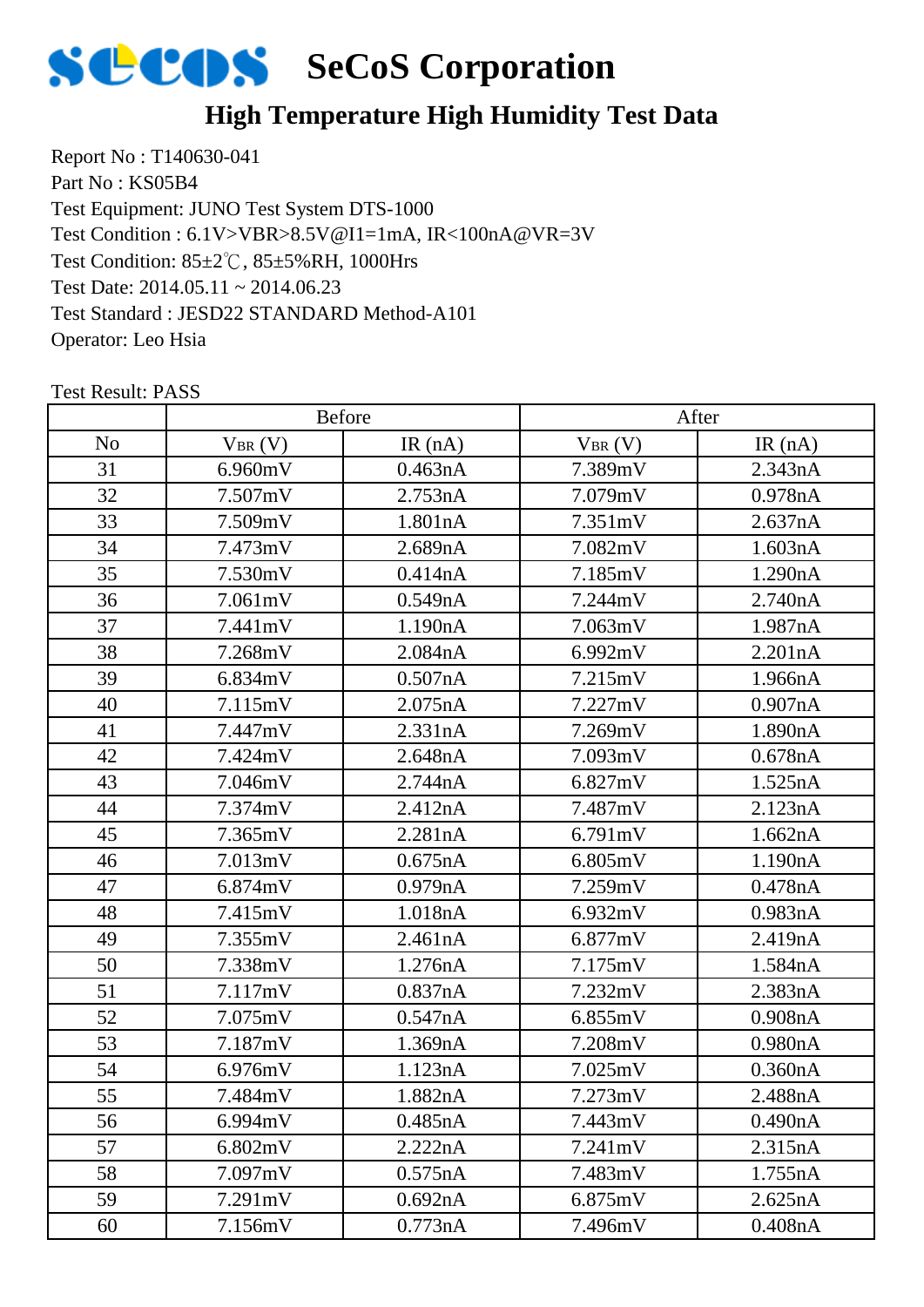

### **High Temperature High Humidity Test Data**

Report No : T140630-041 Part No: KS05B4 Test Equipment: JUNO Test System DTS-1000 Test Condition: 85±2℃, 85±5%RH, 1000Hrs Test Date: 2014.05.11 ~ 2014.06.23 Test Standard : JESD22 STANDARD Method-A101 Operator: Leo Hsia Test Condition : 6.1V>VBR>8.5V@I1=1mA, IR<100nA@VR=3V

|                | <b>Before</b> |         | After       |           |
|----------------|---------------|---------|-------------|-----------|
| N <sub>o</sub> | $V_{BR}(V)$   | IR(nA)  | $V_{BR}(V)$ | IR $(nA)$ |
| 61             | 7.476mV       | 2.130nA | 7.491mV     | 1.259nA   |
| 62             | 7.435mV       | 2.647nA | 7.402mV     | 1.242nA   |
| 63             | 7.529mV       | 2.178nA | 7.134mV     | 2.755nA   |
| 64             | 6.905mV       | 2.355nA | 7.055mV     | 2.163nA   |
| 65             | 6.924mV       | 2.650nA | 6.903mV     | 1.761nA   |
| 66             | 7.108mV       | 2.428nA | 6.854mV     | 2.551nA   |
| 67             | 6.923mV       | 2.201nA | 7.354mV     | 1.502nA   |
| 68             | 6.823mV       | 2.754nA | 6.774mV     | 1.828nA   |
| 69             | 6.779mV       | 0.538nA | 7.196mV     | 0.394nA   |
| 70             | 6.929mV       | 2.593nA | 6.907mV     | 0.524nA   |
| 71             | 6.975mV       | 2.104nA | 7.264mV     | 0.350nA   |
| 72             | 7.278mV       | 2.463nA | 6.774mV     | 2.347nA   |
| 73             | 7.417mV       | 2.366nA | 7.036mV     | 2.381nA   |
| 74             | 7.505mV       | 1.950nA | 7.523mV     | 1.140nA   |
| 75             | 6.834mV       | 1.825nA | 7.497mV     | 0.653nA   |
| 76             | 6.949mV       | 2.604nA | 6.940mV     | 0.551nA   |
| 77             | 7.319mV       | 2.062nA | 7.168mV     | 0.709nA   |

Test Result: PASS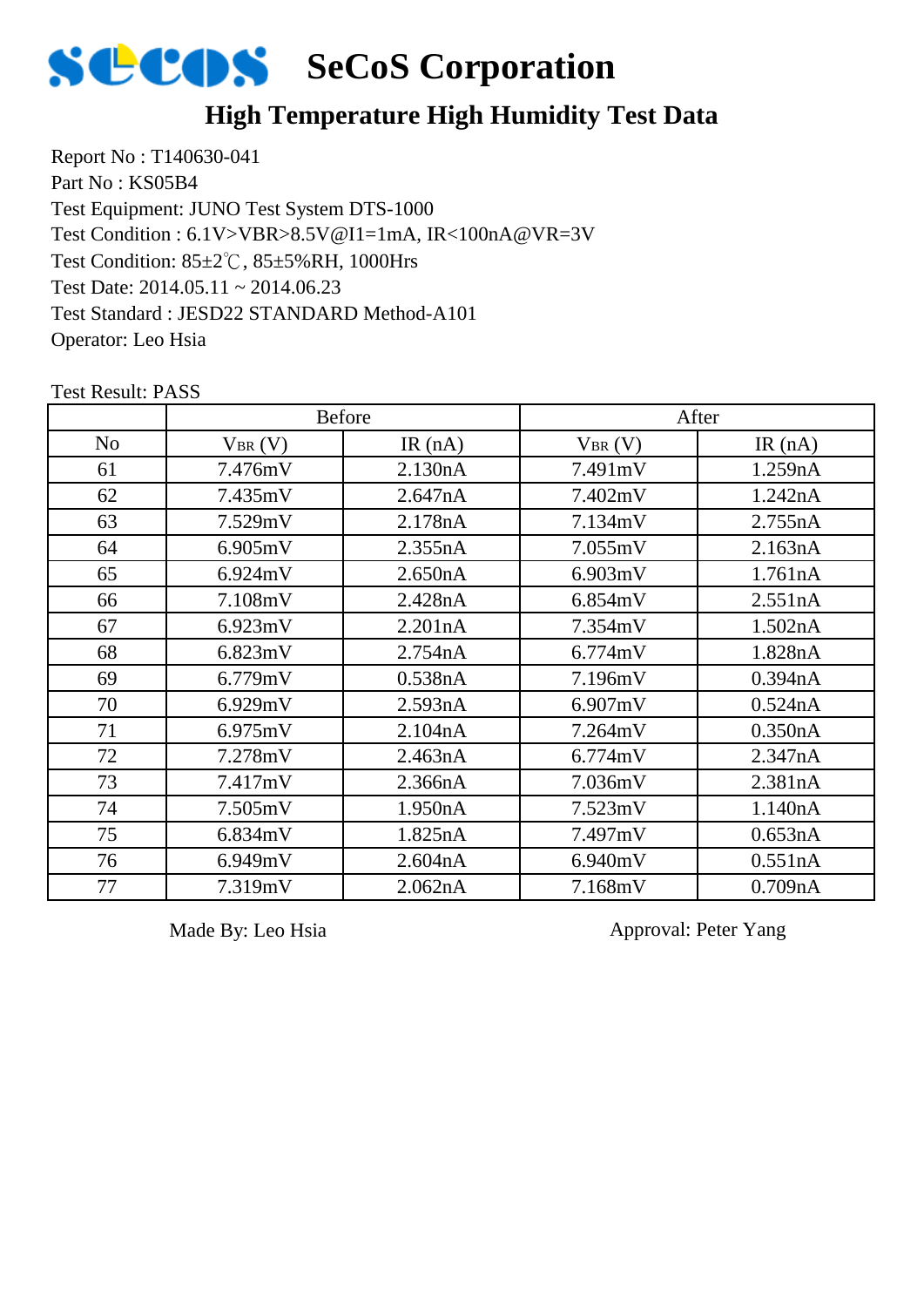

### **High Temper High Humidity Reverse Bies Test Data**

Report No : T140630-041 Part No: KS05B4 Test Equipment: JUNO Test System DTS-1000 Test Condition: 85±2℃, 85±5%RH, 1000Hrs Test Date: 2014.05.11 ~ 2014.06.23 Test Standard : JESD22 STANDARD Method-A101 Operator: Leo Hsia Test Condition : 6.1V>VBR>8.5V@I1=1mA, IR<100nA@VR=3V

|                |              | <b>Before</b> |             | After     |
|----------------|--------------|---------------|-------------|-----------|
| No             | $V_{BR} (V)$ | IR $(nA)$     | $V_{BR}(V)$ | IR $(nA)$ |
| 1              | 6.993mV      | 0.505nA       | 7.024mV     | 2.547nA   |
| $\overline{2}$ | 7.509mV      | 2.432nA       | 7.150mV     | 2.327nA   |
| 3              | 7.170mV      | 0.929nA       | 7.441mV     | 1.370nA   |
| $\overline{4}$ | 7.349mV      | 0.707nA       | 6.827mV     | 0.534nA   |
| 5              | 7.045mV      | 2.743nA       | 7.521mV     | 2.321nA   |
| 6              | 6.829mV      | 1.690nA       | 6.859mV     | 2.221nA   |
| $\tau$         | 7.242mV      | 1.863nA       | 7.330mV     | 2.479nA   |
| 8              | 7.389mV      | 0.402nA       | 7.428mV     | 1.049nA   |
| 9              | 6.783mV      | 0.399nA       | 6.885mV     | 1.722nA   |
| 10             | 7.097mV      | 0.700nA       | 6.913mV     | 1.839nA   |
| 11             | 7.071mV      | 1.902nA       | 6.913mV     | 0.828nA   |
| 12             | 7.024mV      | 0.828nA       | 7.367mV     | 0.668nA   |
| 13             | 7.143mV      | 1.247nA       | 7.368mV     | 1.081nA   |
| 14             | 7.298mV      | 1.599nA       | 7.420mV     | 1.655nA   |
| 15             | 7.196mV      | 1.995nA       | 7.144mV     | 1.449nA   |
| 16             | 7.102mV      | 1.125nA       | 7.047mV     | 1.981nA   |
| 17             | 6.859mV      | 1.439nA       | 7.346mV     | 1.419nA   |
| 18             | 7.384mV      | 2.534nA       | 6.767mV     | 1.881nA   |
| 19             | 7.029mV      | 2.211nA       | 7.481mV     | 2.439nA   |
| 20             | 7.133mV      | 2.565nA       | 7.321mV     | 1.868nA   |
| 21             | 7.442mV      | 1.474nA       | 7.031mV     | 1.278nA   |
| 22             | 6.795mV      | 1.033nA       | 7.521mV     | 2.332nA   |
| 23             | 7.344mV      | 0.950nA       | 7.236mV     | 0.470nA   |
| 24             | 7.136mV      | 0.655nA       | 7.409mV     | 1.753nA   |
| 25             | 7.396mV      | 1.328nA       | 6.958mV     | 0.574nA   |
| 26             | 6.947mV      | 1.313nA       | 7.053mV     | 0.420nA   |
| 27             | 7.197mV      | 0.856nA       | 7.118mV     | 1.050nA   |
| 28             | 6.986mV      | 2.060nA       | 7.292mV     | 1.884nA   |
| 29             | 6.887mV      | 1.943nA       | 7.392mV     | 2.046nA   |
| 30             | 6.819mV      | 2.019nA       | 7.028mV     | 1.709nA   |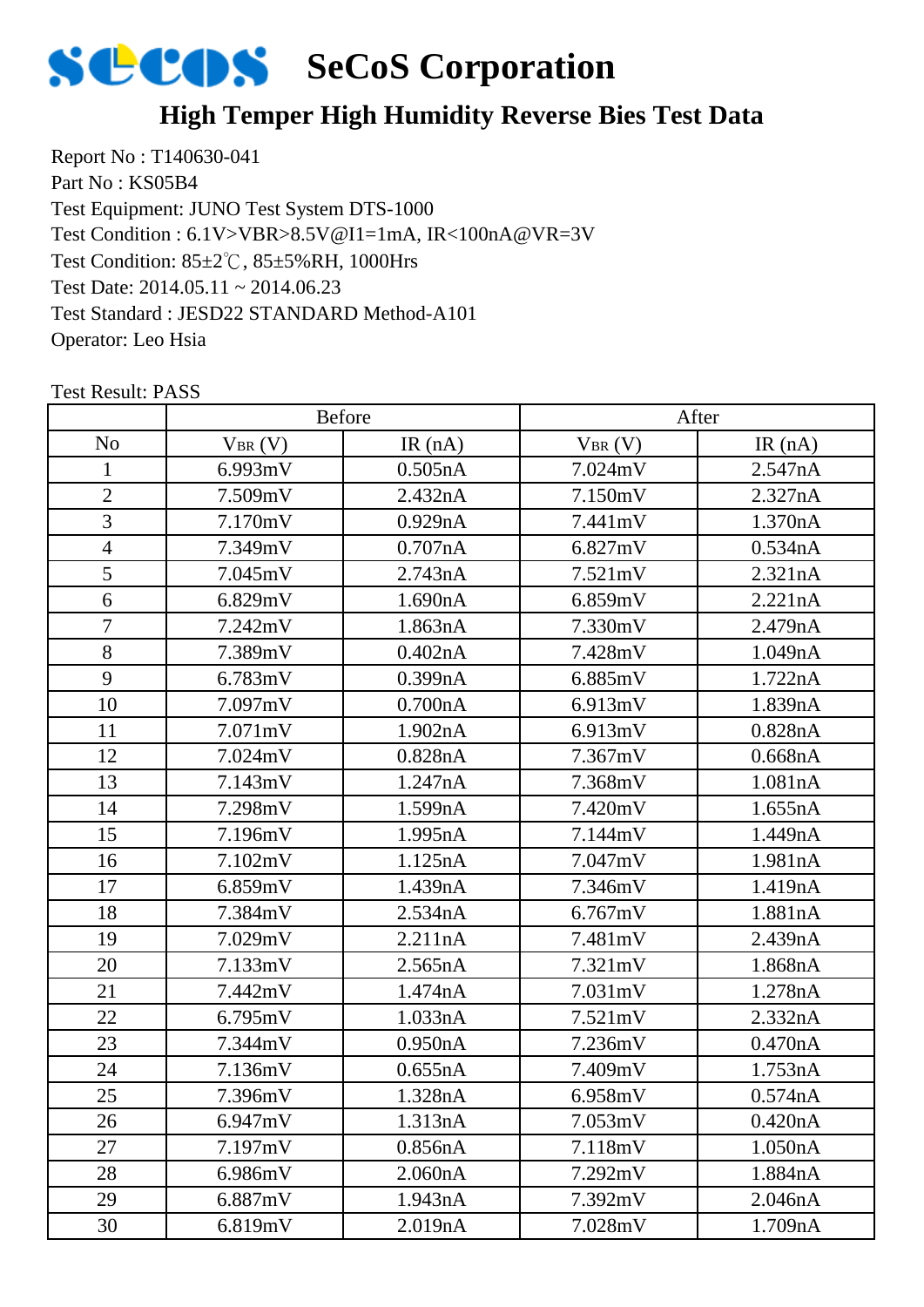

### **High Temper High Humidity Reverse Bies Test Data**

Report No : T140630-041 Part No: KS05B4 Test Equipment: JUNO Test System DTS-1000 Test Condition: 85±2℃, 85±5%RH, 1000Hrs Test Date: 2014.05.11 ~ 2014.06.23 Test Standard : JESD22 STANDARD Method-A101 Operator: Leo Hsia Test Condition : 6.1V>VBR>8.5V@I1=1mA, IR<100nA@VR=3V

|                |                   | <b>Before</b> |             | After   |
|----------------|-------------------|---------------|-------------|---------|
| N <sub>o</sub> | $V_{BR}(V)$       | IR $(nA)$     | $V_{BR}(V)$ | IR(nA)  |
| 31             | 7.505mV           | 2.467nA       | 6.992mV     | 0.473nA |
| 32             | 7.013mV           | 1.369nA       | 7.111mV     | 0.665nA |
| 33             | 6.787mV           | 0.524nA       | 7.049mV     | 2.542nA |
| 34             | 7.478mV           | 0.386nA       | 7.301mV     | 1.391nA |
| 35             | 7.335mV           | 0.574nA       | 6.786mV     | 2.681nA |
| 36             | 7.127mV           | 1.494nA       | 7.045mV     | 1.904nA |
| 37             | 7.459mV           | 1.887nA       | 6.763mV     | 0.543nA |
| 38             | 6.985mV           | 0.858nA       | 6.848mV     | 1.116nA |
| 39             | 7.403mV           | 2.717nA       | 6.768mV     | 1.662nA |
| 40             | 7.397mV           | 2.083nA       | 6.927mV     | 0.488nA |
| 41             | 6.795mV           | 1.085nA       | 7.185mV     | 2.301nA |
| 42             | 7.404mV           | 0.703nA       | 7.215mV     | 1.643nA |
| 43             | 6.800mV           | 2.574nA       | 7.350mV     | 2.651nA |
| 44             | 6.975mV           | 2.306nA       | 7.152mV     | 1.707nA |
| 45             | 7.060mV           | 1.330nA       | 7.290mV     | 1.271nA |
| 46             | $7.021 \text{mV}$ | 1.191nA       | 7.125mV     | 1.304nA |
| 47             | 6.847mV           | 2.538nA       | 6.778mV     | 1.619nA |
| 48             | 7.479mV           | 2.508nA       | 6.828mV     | 1.232nA |
| 49             | 7.035mV           | 2.733nA       | 6.877mV     | 2.037nA |
| 50             | 7.041mV           | 1.496nA       | 7.360mV     | 2.634nA |
| 51             | 7.370mV           | 2.257nA       | 7.393mV     | 0.457nA |
| 52             | 6.983mV           | 1.416nA       | 7.480mV     | 2.751nA |
| 53             | 6.998mV           | 2.463nA       | 7.173mV     | 1.119nA |
| 54             | 7.360mV           | 1.095nA       | 7.442mV     | 0.815nA |
| 55             | 6.946mV           | 2.188nA       | 7.091mV     | 1.305nA |
| 56             | 7.247mV           | 0.682nA       | 7.089mV     | 1.092nA |
| 57             | 7.251mV           | 0.550nA       | 6.977mV     | 2.522nA |
| 58             | 7.149mV           | 1.628nA       | 7.093mV     | 2.118nA |
| 59             | 7.410mV           | 0.616nA       | 7.415mV     | 1.163nA |
| 60             | 7.088mV           | 2.373nA       | 6.917mV     | 2.698nA |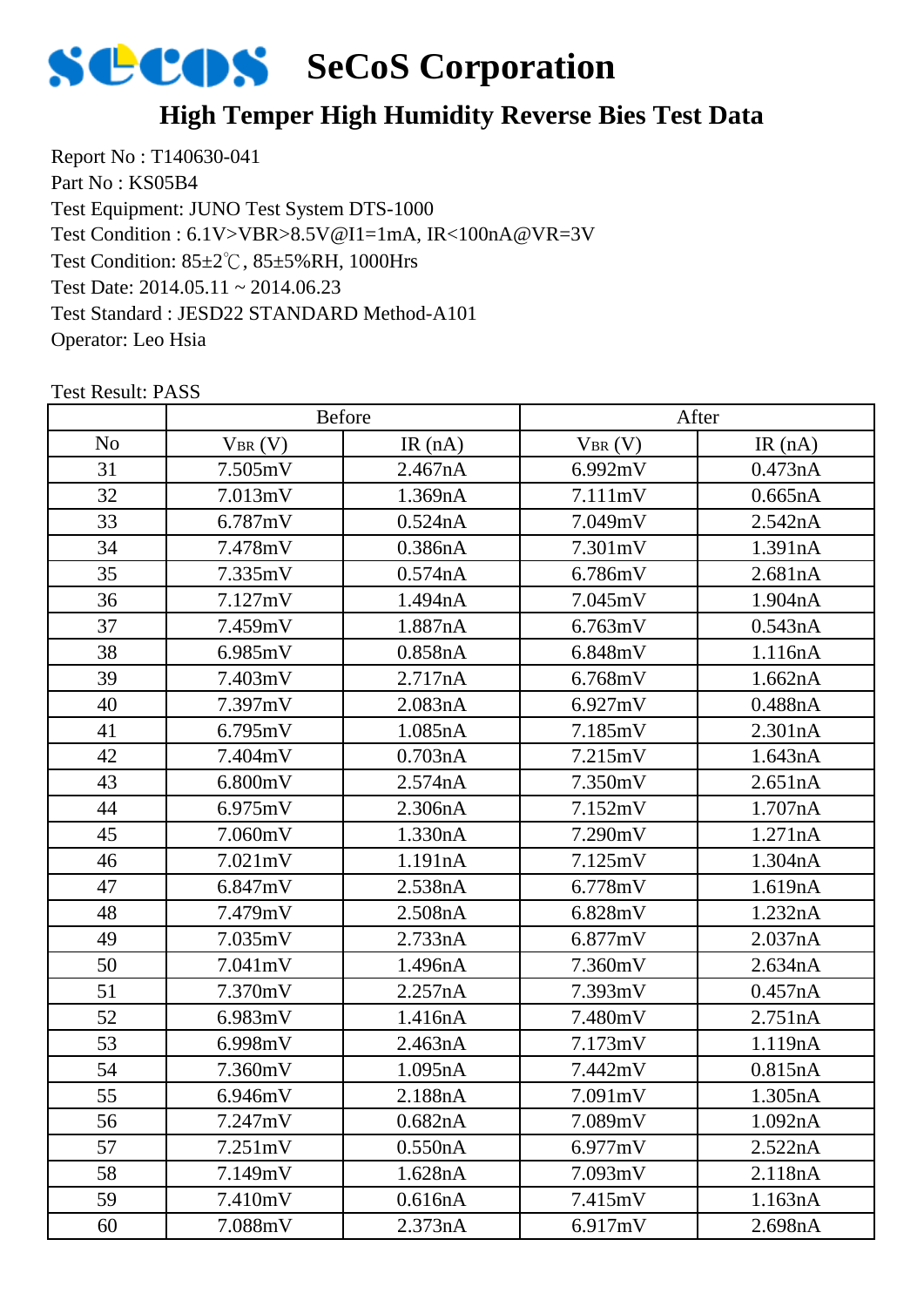

#### **High Temper High Humidity Reverse Bies Test Data**

Report No : T140630-041 Part No: KS05B4 Test Equipment: JUNO Test System DTS-1000 Test Condition: 85±2℃, 85±5%RH, 1000Hrs Test Date: 2014.05.11 ~ 2014.06.23 Test Standard : JESD22 STANDARD Method-A101 Operator: Leo Hsia Test Condition : 6.1V>VBR>8.5V@I1=1mA, IR<100nA@VR=3V

|                | <b>Before</b> |         | After       |         |
|----------------|---------------|---------|-------------|---------|
| N <sub>o</sub> | $V_{BR}(V)$   | IR(nA)  | $V_{BR}(V)$ | IR(nA)  |
| 61             | 7.329mV       | 2.057nA | 7.447mV     | 2.503nA |
| 62             | 6.777mV       | 0.456nA | 7.010mV     | 0.486nA |
| 63             | 7.356mV       | 2.679nA | 7.351mV     | 1.485nA |
| 64             | 7.019mV       | 1.380nA | 6.805mV     | 2.437nA |
| 65             | 7.050mV       | 2.520nA | 6.964mV     | 2.409nA |
| 66             | 6.984mV       | 1.819nA | 7.359mV     | 1.271nA |
| 67             | 7.186mV       | 2.441nA | 7.231mV     | 0.866nA |
| 68             | 7.113mV       | 2.108nA | 7.168mV     | 2.666nA |
| 69             | 6.984mV       | 2.089nA | 7.313mV     | 2.442nA |
| 70             | 6.889mV       | 1.180nA | 6.881mV     | 2.797nA |
| 71             | 7.418mV       | 0.438nA | 6.925mV     | 0.942nA |
| 72             | 7.467mV       | 0.360nA | 7.506mV     | 1.268nA |
| 73             | 6.777mV       | 2.088nA | 7.361mV     | 1.057nA |
| 74             | 7.191mV       | 2.319nA | 7.502mV     | 0.500nA |
| 75             | 7.288mV       | 2.310nA | 7.344mV     | 0.524nA |
| 76             | 6.898mV       | 2.150nA | 7.017mV     | 0.626nA |
| 77             | 7.125mV       | 2.596nA | 6.862mV     | 0.905nA |

Test Result: PASS